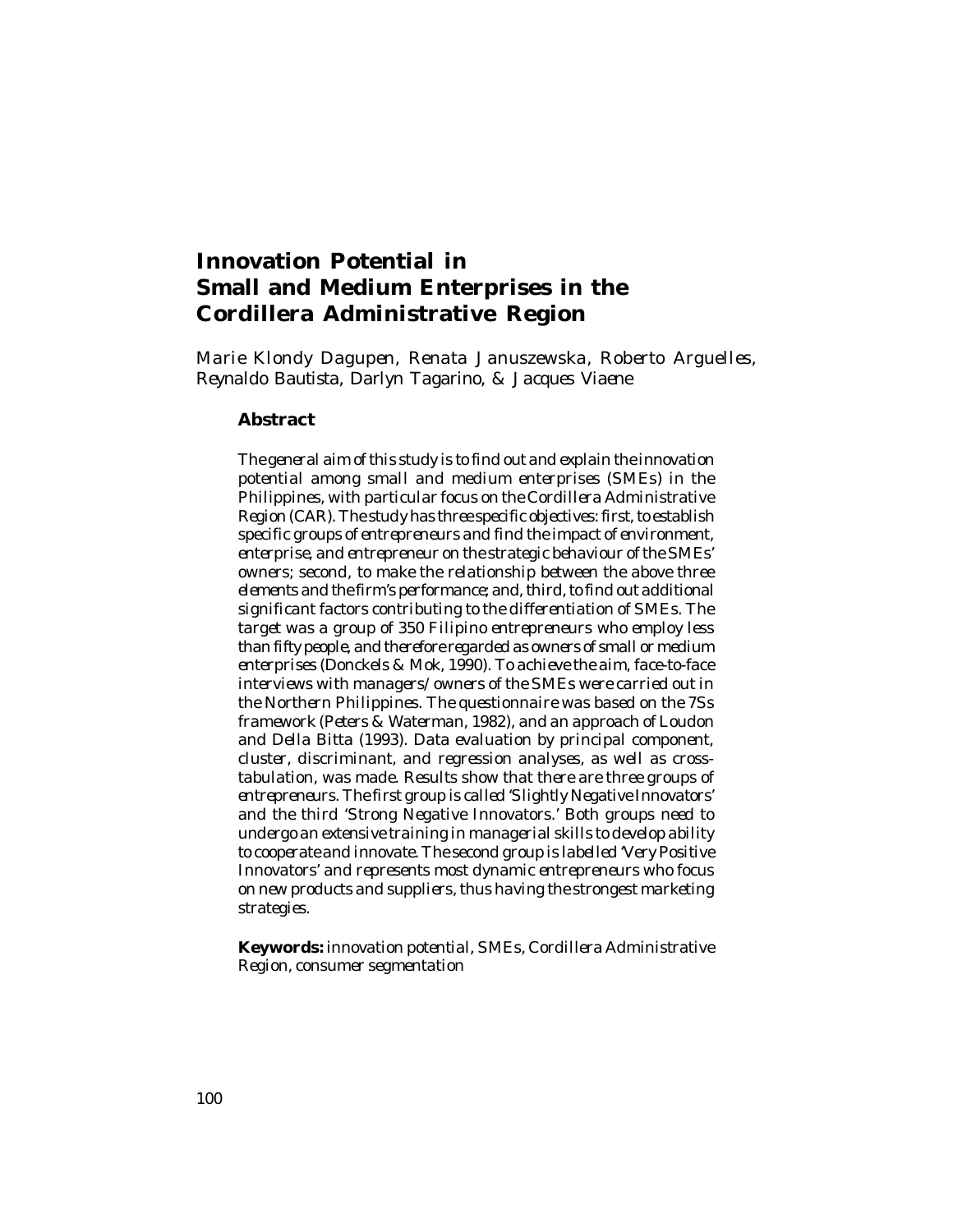## **INTRODUCTION**

A n ability to develop and introduce new products is a fundamental condition for companies to hold their positions in intensified market competition. New product innovation is conducted for a number of reasons such as: to n ability to develop and introduce new products is a fundamental condition for companies to hold their positions in intensified market competition. *New product innovation* is contribute to company's growth, or to reduce risk through diversification. True innovation and creativity drive competition, which in turn contributes to the growth of income and economy. Creativity together with comparative advantage thinking, unique local knowledge, and increased voluntary exchange are the key elements of entrepreneurial culture (Urban & Hauser, 1993). Such culture is specific to small and medium enterprises (SMEs) that are focused on relationships and learning. The entrepreneurial firm is aggressive and innovative, continually searching for risky environments, but also careful to remain in market niches or environments that are both dynamic and simple (Mintzberg, 1983).

The importance of the study of SMEs is related to five *potential roles* they fulfil. First, they create jobs. Second, they provide opportunities for people who are economically vulnerable (e.g. women, ethnic minorities, people with handicaps, etc.). Third, SMEs are 'frequently considered to be dynamic, innovative, and more adaptable to changing economic conditions. Fourth, small firms are regarded as a means of achieving sustainable economic growth in a local economy. Fifth, SMEs may limit the ability of larger firms to monopolize and charge excessive prices (McDonagh & Commins, 1999b).

The focus of the current study is on the Filipino *SMEs* and the goal is to see possible barriers to innovation in the current conditions. Such barriers are investigated through two kinds of capabilities. On the one hand, the extrinsic capability to innovate is related to environment. On the other hand, the intrinsic capability to innovate is influenced by the entrepreneur and the way s/he organised his/her enterprise. The question is what structural (the enterprise's organisation and interaction with the environment) and behavioural (the entrepreneur's values, attitudes, perceptions and strategies) factors determine innovation and how these can improve the firm's performance (Diederen *et al.,* 2000).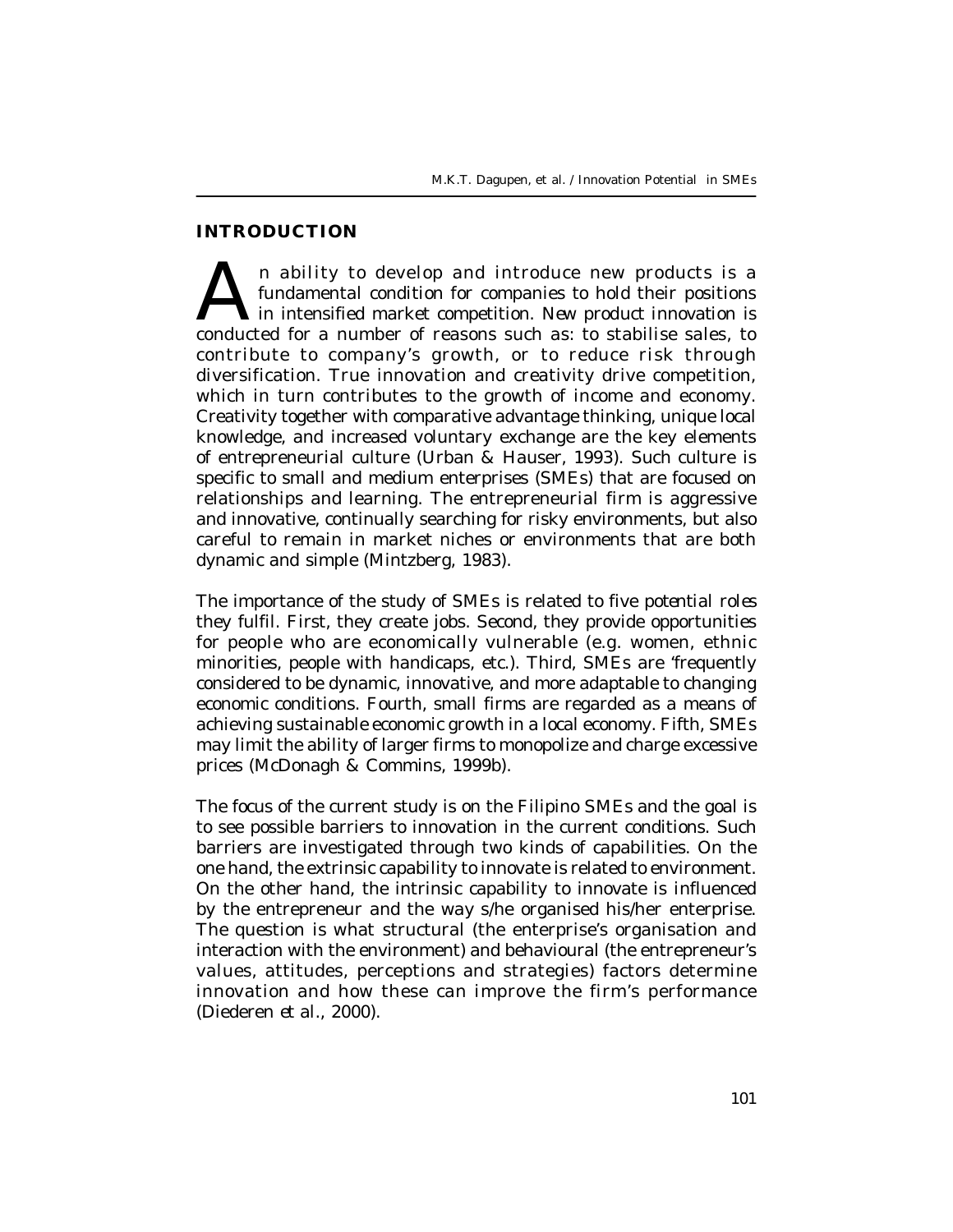This study has three main objectives: first, to establish specific groups of entrepreneurs and find the impact of environment, enterprise, and entrepreneur on the strategic behaviour of the SMEs' owners; second, to make the relationship between the above three elements and the firm's performance; and, third, to find out additional significant factors contributing to the differentiation of SMEs.

### **RESEARCH FRAMEWORK**

Successful enterprises develop a special organisational *culture* and *climate.* The company's culture is defined as 'the values, norms, beliefs and assumptions embraced by members,' while the company's climate reflects 'the feelings, attitudes and behavioural tendencies, which may be measured through the perceptions of its members (Nyström, 1990). *Innovation* can only take place in the appropriate culture and climate of an organisation, where the multifunctional and disciplined management process occurs (Kuczmarski, 1988). Porter (1990) considers the innovative process as central for upgrading competitiveness. In his view, external environmental conditions can stimulate innovation; moreover, he discovered that successful companies are often clustered in limited geographical areas, called industrial districts. Also, internal elements, such as 'the role of the cross-functional new product development teams, are viewed as vehicle for integration and successful innovation' (Grant, 1995). The winners are those who 'have learned to combine the push of new technology from their R&D operations with the demand pull from the consumer, and developed the culture and leadership values that support continuous creativity' (Hoban, 1998).

At the SME level, innovation depends on a culture and climate that is mostly influenced by the *entrepreneurial spirit* of the manager/owner. Entrepreneurship is seen as 'the visualisation and realisation of new ideas,' while creativity is 'the intellectual unfolding and converging of experience' (Nyström, 1990). There is a wide body of literature indicating the characteristics of the entrepreneur. In general, such a person has 'a special way of thinking, learning, and behaving that links knowledge with actions, which create new ventures or turns tired firms into vibrant companies' (cf. Caslin, 2000). The entrepreneur is a visionary activist, sometimes called 'an agent of change,' who has a crucial role in the creative destruction, transformation or renewal of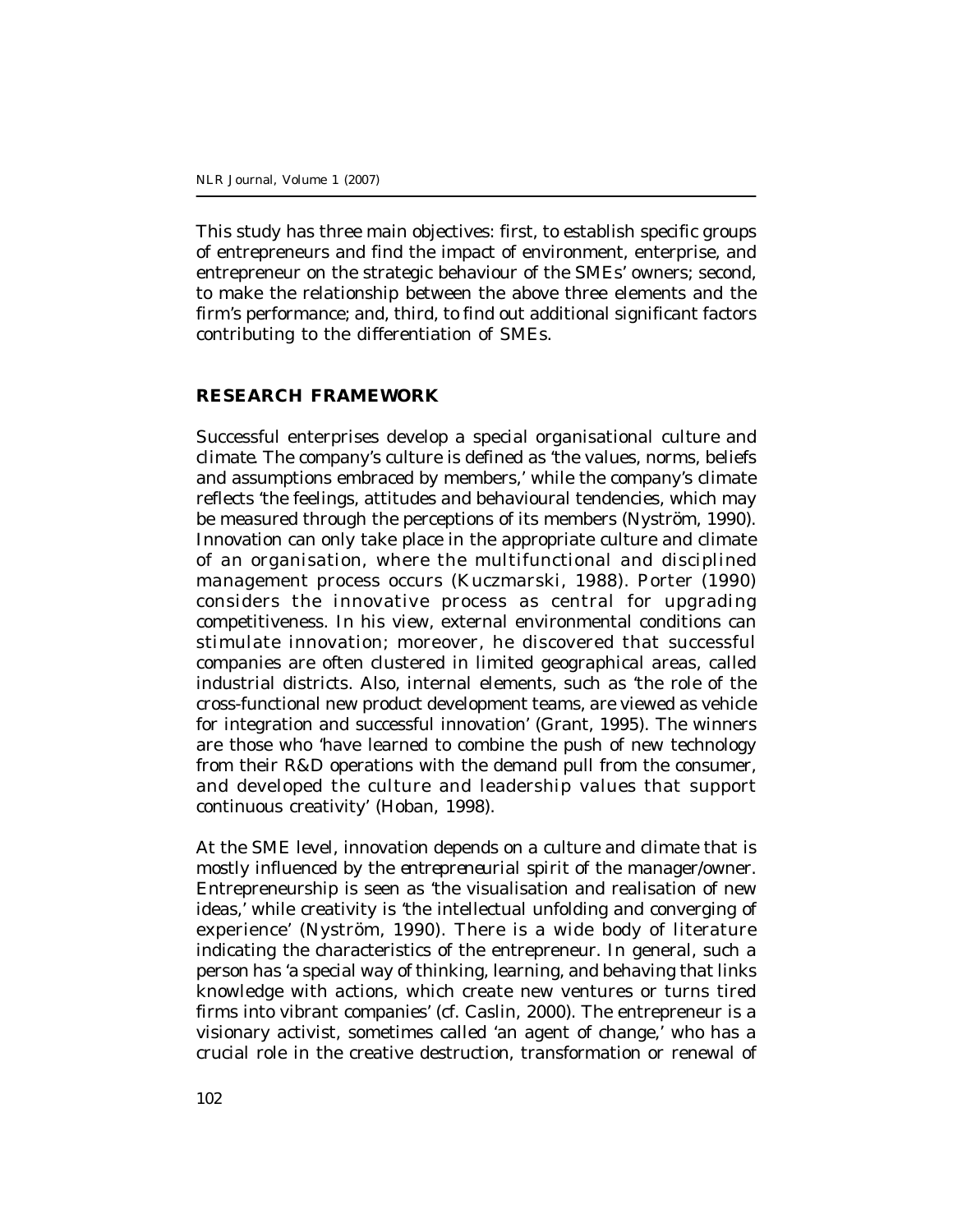his/her company (Nyström, 1990). Specifically, the entrepreneur sets clear goals, has a high amount of personal energy and drive, a high level of self-confidence, attaches a special meaning to money, prefers moderate risk, and desires to solve problems (Gaedeke & Tootelian, 1980).

During the early stages of the *creative process*, the entrepreneur increases business risk through an active search for new opportunities, experiments and rethinking of all alternatives. His/her level of ambiguity tolerance in such situations is very high. In the later stages of the process, s/he is active, focused and directed towards explicit solutions that lead directly to innovation. The key is the feeling of the entrepreneur that success is the result of blending business analysis and knowledge with intuition and creativity (Kuczmarski, 1988) and knowledge that innovation is an active creation of the future. Nyström (1990) concluded that entrepreneurship is a balancing act between strong risk creation and strong risk elimination.

Figure 1 shows a general *framework* for studying innovation potential at the company level. Both the company's strategy and structure influence the formation of the company's culture and climate. This has an impact on the style of R&D and marketing departments that start to cooperate between themselves. Innovation and innovativeness are regarded as an outcome of this cooperation and lead to better consumer acceptance and improved business performance (Nyström, 1990; Trail & Grunert, 1997). It is suggested that the framework can be operationalised through analysis of external and internal factors that have an impact on the entrepreneur's creative process.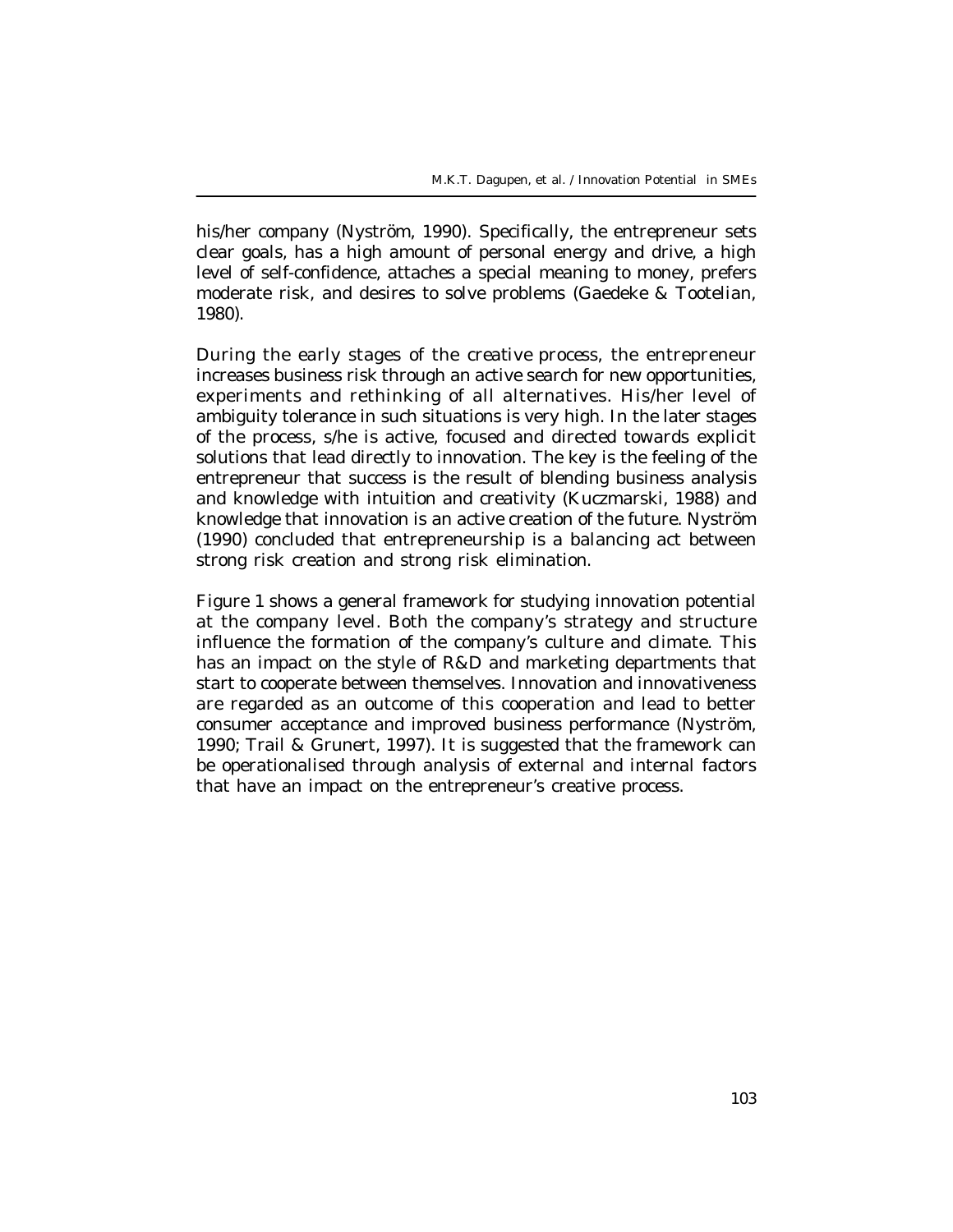### **Figure 1. Framework for Studying Innovation Potential in the Company**

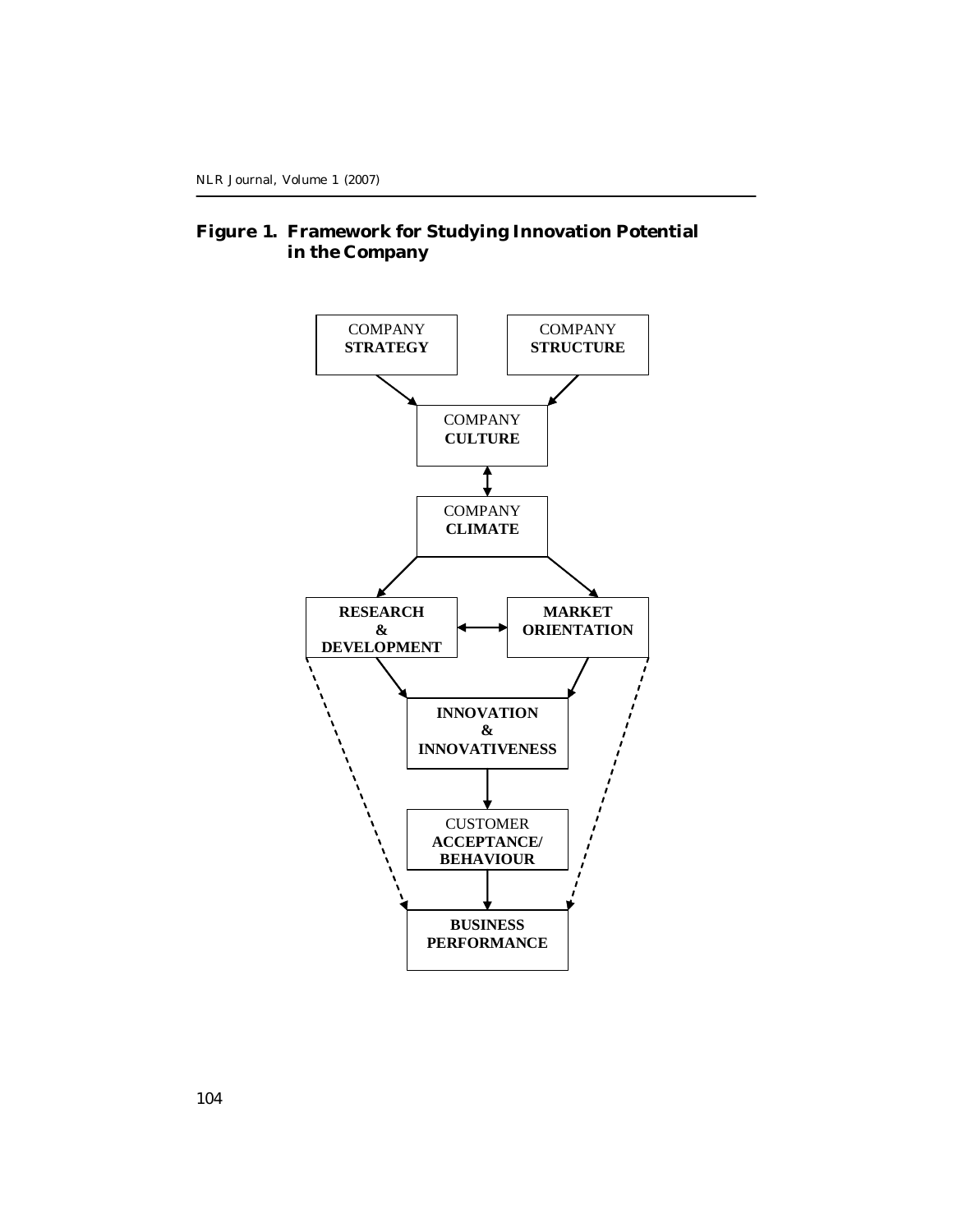The *external* determinants come from the environment, while the *internal* determinants are associated with the individuality of the entrepreneur and the performance of the enterprise s/he creates. Additionally, the external factors may include rivalry and cooperation, both of them regarded as the driving forces of competition (Porter, 1990). Håkansson (1992) concluded that successful companies are strongly aware of the fact that 'ability to cooperate is important for the ability to compete.' Fanfani and Lagnevik (1995) suggested that full understanding of the dynamics of competitiveness might be accomplished while 'breaking down the analysis to the regional level and getting better insight into socio-economic conditions and division of work.' They also point to the importance of 'better understanding of the role of entrepreneurs, local and regional governments and unique competitiveness-creating actions.'

The actions of entrepreneurs have many similarities with the process of *decision-making by consumers* when both external environment and individual determinants shape the scheme of problem recognition and final purchase behaviour (Loudon & Della Bitta, 1993). The external determinants may be those of cultural, social, or personal influences, while the internal ones are attitudes, values or personality. For the entrepreneurial firm, both determinants can be studied within McKenzie 7Ss framework (Peters & Waterman, 1982).

The *conceptual model* was developed with the aim of focussing on the 7Ss as follows: structure, systems, style, skills, shared values, strategy, and staff (Figure 2). It was called the *3EN-model* as it brings all variables into three levels. The first level (*1E)* consists of *en*vironmental variables while the second level (*2Ea* – *2Eb)* relates to the *en*trepreneur's characteristics. The third level *(3E)* indicates how the *en*terprise is organised and works.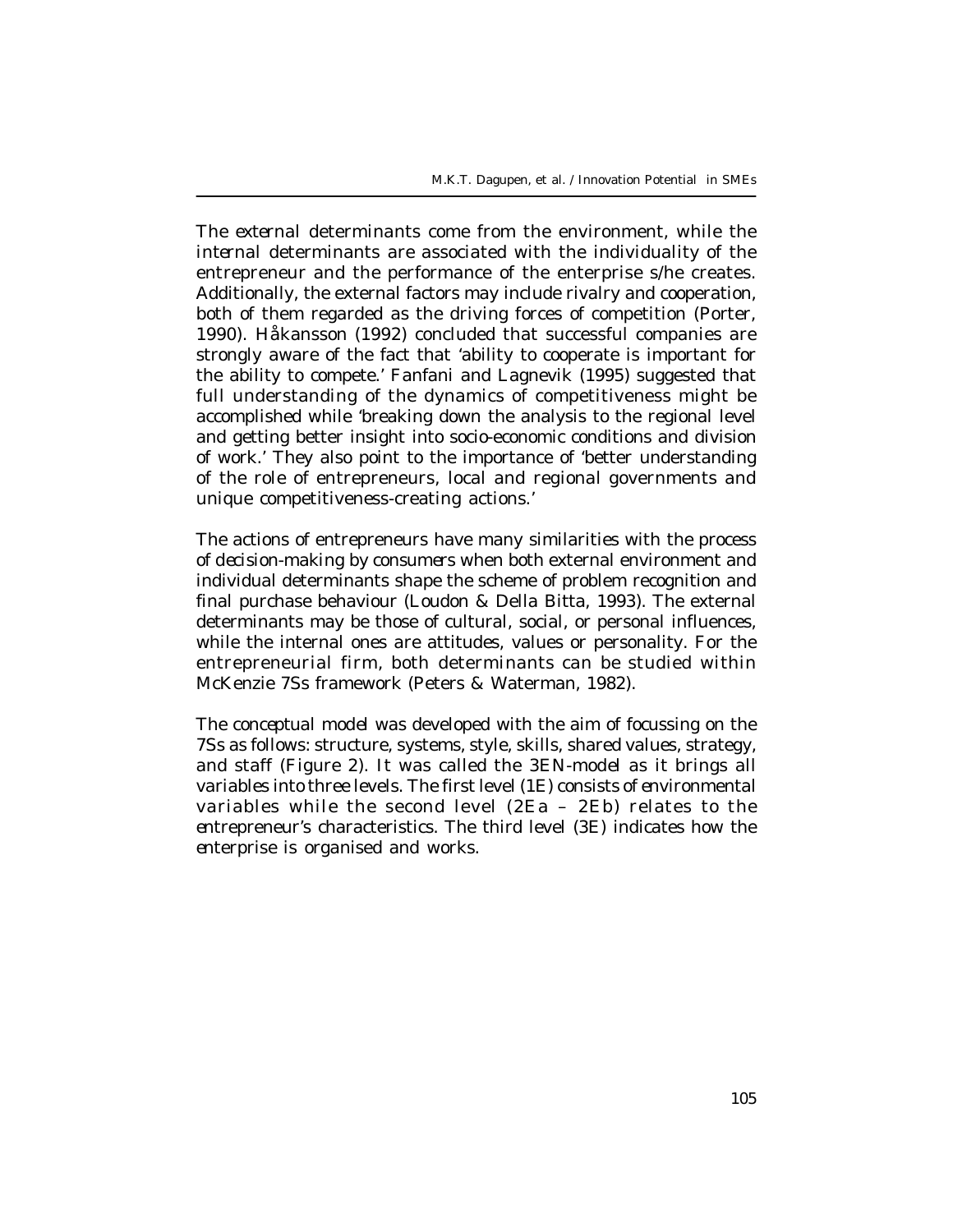



*Peters & Waterman (1982), Loudon & Della Bitta (1993),* Januszewska et al., (2002)

In relation to the 7Ss framework, it may be noticed that the structure, systems (internal and external links) and style (involvement of top management) are studied at the *3E* level. The skills are analysed at two levels, i.e., managerial skills of the entrepreneur (*2Ea*) and technical skills of staff (*1E*). Both shared values and strategies relate to the *2Ea* level, as the entrepreneur is a driving force of all changes inside his/her firm having a decisive impact on its formation. Level *2Eb* cannot be explained by the 7Ss framework, since personality,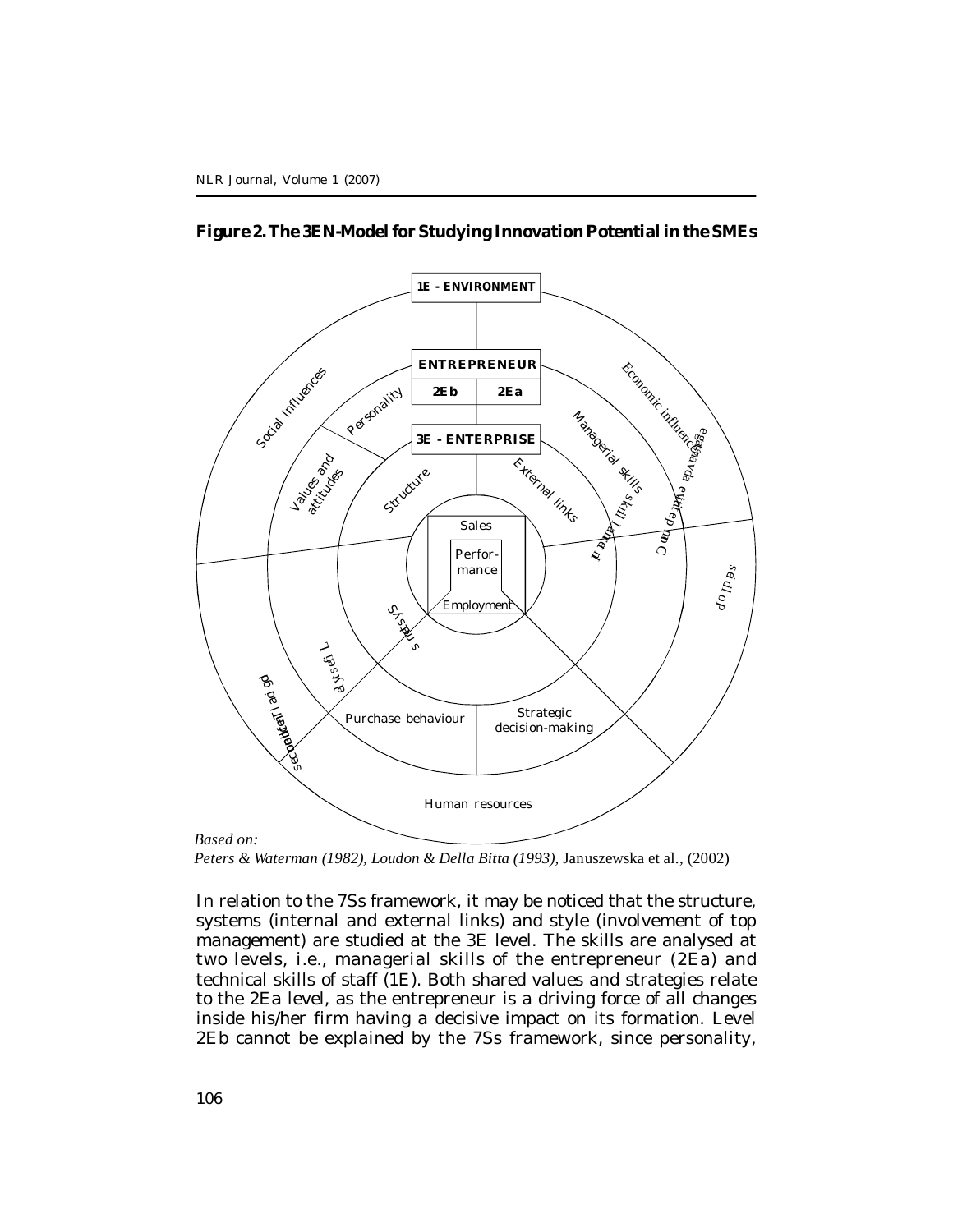values, lifestyle and purchase behaviour were not originally measured within this approach. These variables are added to the 3EN-model to find relation between entrepreneurs' personality traits and performance of their firms.

All items from *1E* and *3E* levels are constructed according to two studies indicating general situation of SMEs (Soloducho, 2000; Mizgajska, 2000). These external variables are also suggested by other authors (Bradley, 1991; Herbig, 1994; Herbig & Day, 1994; McCarthy & Pereault, 1993). The scales developed at this research do not represent any specific study.

Variables of *2Ea* level represent managerial skills and perception of competitive advantage as well as strategic decision-making. All of these variables come from the study of STRATOS Group (Bamberger *et al.,* 1990). Variables of *2Eb* level analyse personality (Januszewska *et al.,* 2000), values and attitudes (Bamberger *et al.,* 1990; Bass, 1990), lifestyle and purchase behaviour (Piirto, 1992) of the entrepreneur. Donckels and Mok (1990) suggested items measuring performance, as well as those included in a Data Matrix.

### **METHODOLOGY**

#### **Target sample and the survey**

The target sample was a group of owners of SMEs from the Cordillera Administrative Region (CAR) in northern Philippines. In this region, high competition is observed due to a great concentration of such firms. Initially, a pilot test was conducted to check the validity of the questionnaire that was used as the guide during face-to-face interviews. Interviews were finally made with a total of 350 owners in 2006. The ad random sample is quite large in order to show the present situation of the firms, as well as the entrepreneurs' strategies and perception of barriers to development or innovation.

#### **The questionnaire**

A questionnaire was based on the 3EN-model. The three levels of variables studied were the environment (*1E*), the entrepreneur (*2Ea & 2Eb*), and the enterprise (*3E*).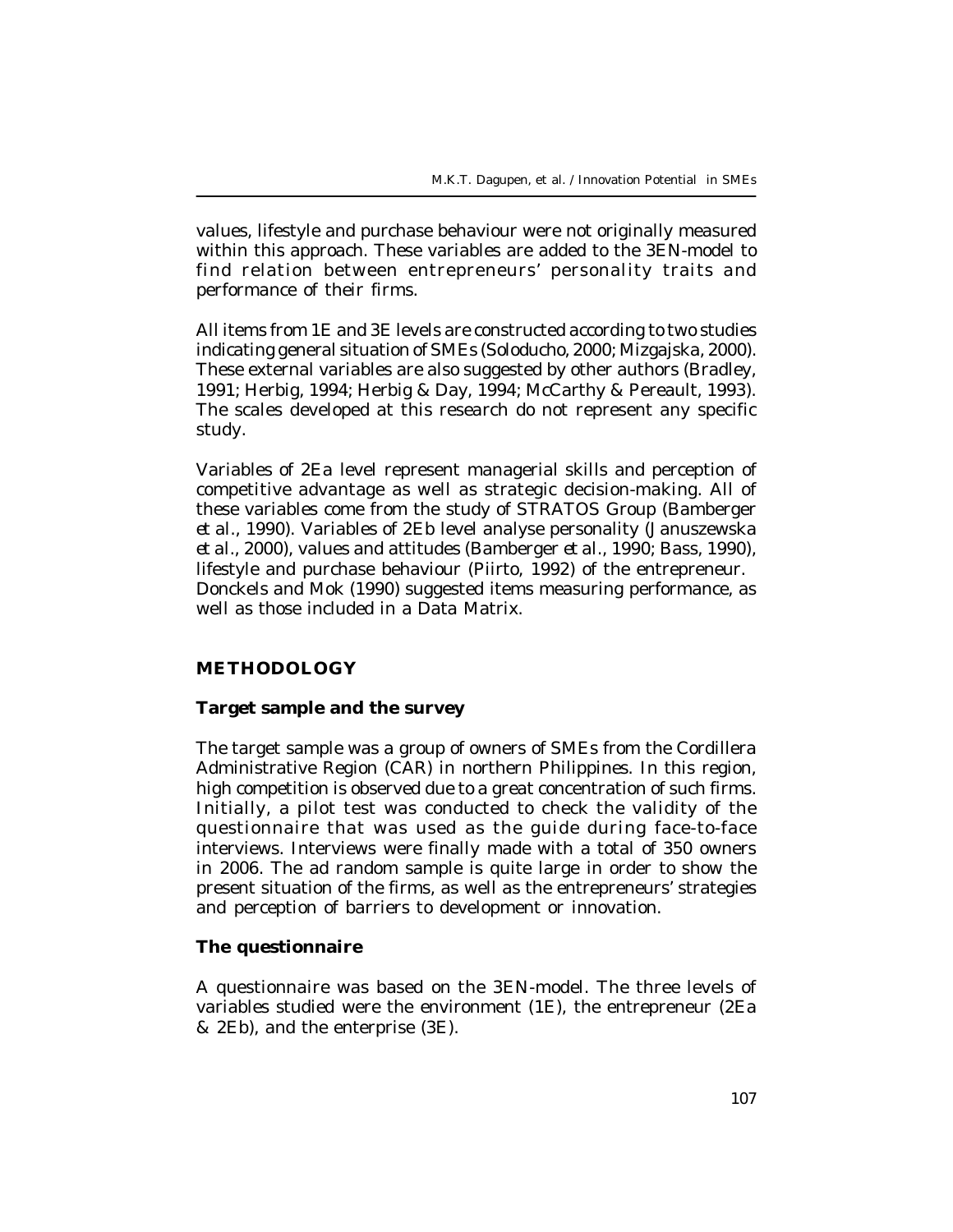The *first* level (*1E*) of the 3EN-model consists of environmental barriers, which were analysed through five elements: economy-influences, policies, human resources, technological-influences, and socialinfluences (Annex 1). *Economy-influences (Eco)* reflect financial barriers to setting up the firms, perception of the current financial capability or participation of foreign investors. *Policies (Pol)* indicate legal barriers in inadequate environmental or employment policies. Lack of the *human resources (Hur)* may also create the barrier to business performance. *Technological-influences (Tech)* are analysed through the current state of equipment or application of modern technologies in SMEs sector. *Social-influences (Soc)* focus on the cultural connection of the entrepreneurs with the local environment.

The *second* level relates to the entrepreneur who is considered to have a decisive impact on formation of his/her enterprise's image or the organisational style (Carson *et al.,* 1995). This level splits into two sub-levels. The sub-level *2Ea* explains how previous experience helps the entrepreneur in running the firm (Annex 2). There are three elements to study: *managerial skills (Mas)*, perception of the *competitive advantage (Cad)* and *strategic-decision making (Stra).* The sub-level *2Eb* consists of four individualistic entrepreneur's characteristics: *personality (Per)*, *values and attitudes (Vat)*, *lifestyle (Lif)*, and *purchase behaviour (Pur)* (Annex 3).

The *third* level (*3E*) of the 3EN-model indicates how an enterprise is organised and works in the environment. The following five elements are studied: external links, internal links, new product orientation, systems and structure (Annex 4). *External links (Ext)* point to the barriers in cooperation with scientific institutions, suppliers or other firms, participation in the confectionery fairs, etc. *Internal links (Int)* reflect the flow of information inside the firm. Next, the *structure (Struc)* element shows the basic organisation structure inside the firm as well as the major role of the entrepreneur. Finally, the items reflecting *systems (Sys)* show the communication and control style.

*Performance* was analysed through four questions related to the increase of income, sales, number of employees during the last three years, and whether a manager/owner controls the firm's performance himself/herself. The last element is regarded as the measurement parameter and a direct motivational factor (Mintzberg, 1983). Additional information about enterprise and the entrepreneur were included in the Data Matrix at the beginning of the questionnaire.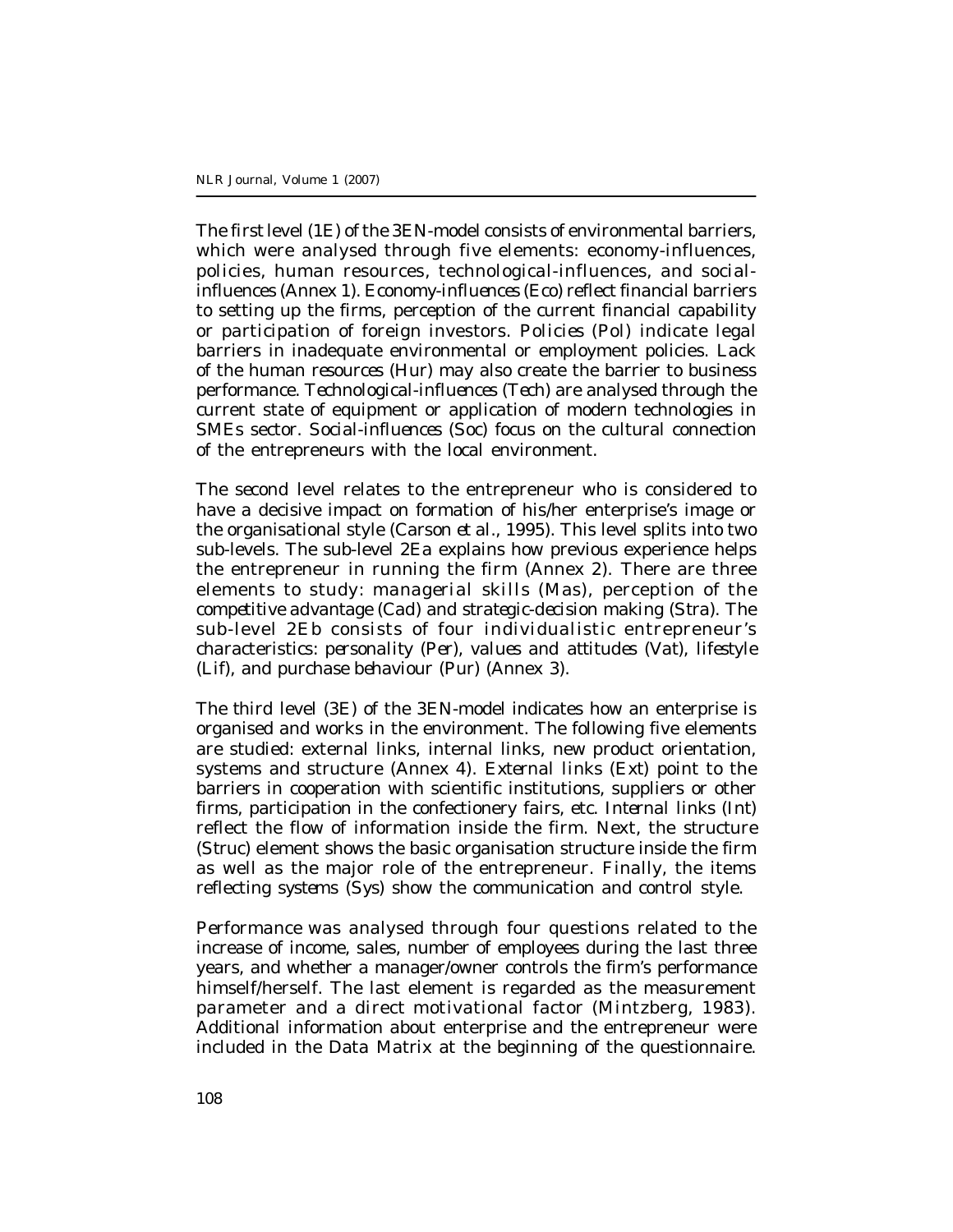Enterprise-related variables included: enterprise type, production mode, assortment, main customers, age of firm, number of employees, ownership state, and production amount. The entrepreneur variables were: age, gender, education, business experience, and the question 'Who will take over your firm after you retire?'

Four types of *scales* were applied in the questionnaire. The first scale with edges 'strongly disagree' (1) and 'strongly agree' (5) was used for a majority of items (Eco, Pol, Hur, Tech, Soc, Mas, Cad, Ext, Int, Sys, and Struc) as well as questions about Performance. The frequency of the entrepreneur's behavior (Sdm, Pur, and Lif) was measured on the second type of scale with the edges marked 'never' (1) and 'always' (5). The values and attitudes (Vat) of entrepreneurs were measured on the third type of scale with edges 'extremely unimportant' (1) and 'extremely important' (5). Finally, the personality traits of the entrepreneurs (Per) were analysed on the 5-point bi-polar scales (Annex 3).

#### **DATA ANALYSIS AND RESULTS**

Data analysis starts from analysis of reliability of scales. The internal reliability (Cronbach's alpha) is indicated in the Annexes. The values are high and acceptable for a majority of scales (Malhotra, 1996). However, the values for Social-influences and Systems are lower (.29), indicating difficulties in measuring some social and organisational barriers. Later on, data are analysed in four steps: factor, cluster, discriminant, and regression analyses. Finally, cross-tabulation points to a few significant differences between the groups of entrepreneurs.

### **Latent perceptions of innovation potentials**

In the *first* step, the principal component analysis, with Varimax rotation, was calculated for Z-scores of the variables. Determination of the number of factors (underlying constructs) is based on Eigenvalues greater than 1. The factors loading scores indicate how these constructs are related to the measured variables. More specifically, the loadings are correlations between the factors and the variables. Five principal components (PC) from *1E* level; five from *2Ea*; six from *2Eb*; and five from *3E,* were established. The Kaiser-Meyer-Olkin (KMO) measure of sampling adequacy is an index for comparing the magnitudes of the observed correlation coefficients to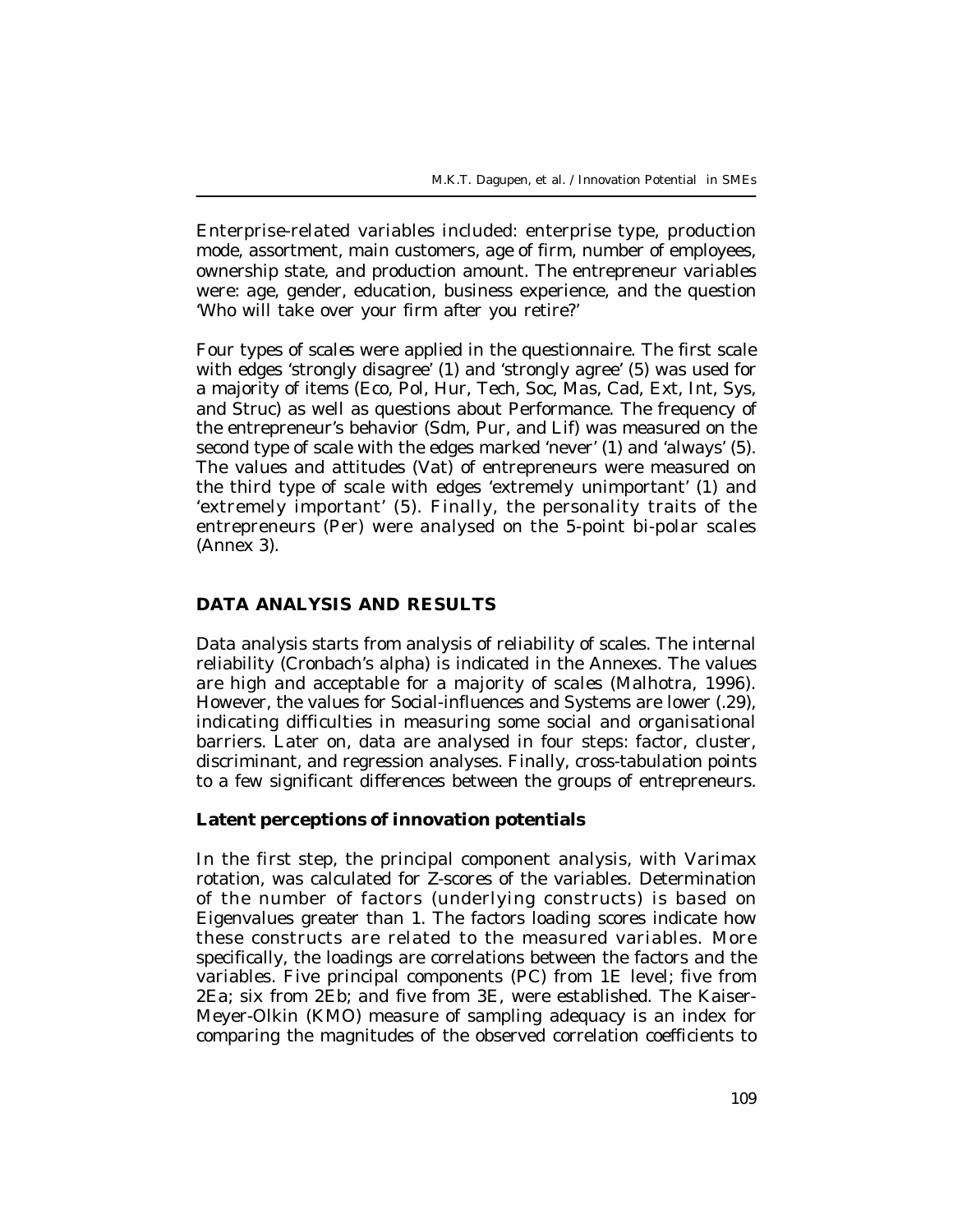the magnitude of the partial correlation coefficients (Norusis, 1993). The KMO is acceptable and Bartlett's Test of Sphericity (BTS) is significant. Also the cumulative percentage of variance explained by a number of factors is satisfactorily high (Annexes).

The five factors extracted from *1E* relate to the perception of economic, technological, and social potentials to innovate and develop the firm. Also opinion about current policies for the setting up of business, environment and employment was studied. Examples of the factors are the self-perception of 'Access to technologies, 'Business related policies' or 'Social infrastructure.'

The five factors established from *2Ea* show dimensions such as 'Highly educated and capable,' 'Innovative and creative' or 'Low cost strategy oriented.' Next, six factors calculated from *2Eb* show the relation between the entrepreneurs' purchase behavior, lifestyle, values, attitudes, and personality. Examples of the factors are 'Socially active and dynamic,' 'Optimistic and ambitious,' or 'Intelligent and culturally sensitive,'

Finally, five factors from *3E* show the connection between the ways the firm is organised and indicate how the entrepreneurs are involved in product development. Some factors such as 'Socialisation and information exchange,' 'Control and planning,' or 'Partnerships' indicate the positive structure for further development of the firm.

#### **Groups of entrepreneurs**

*Second,* a cluster analysis is computed to identify the entrepreneurs with similar characteristics. Ward's hierarchical procedure, which involves calculation of squared Euclidean distance, was used. The distances, at which clusters were combined, were used to determine the final number of clusters. This procedure led to a three-cluster solution with 139 persons in the first cluster, 131 people in the second and 80 people in the third cluster.

### **Characteristics of the groups of entrepreneurs**

*Third,* the discriminant analysis with cross-validation procedure (leave-one-out classification) is applied to characterise the groups of entrepreneurs. The classification result is high (96%) and Wilk's Lambda is very significant (p<0.000) that indicates the rejection of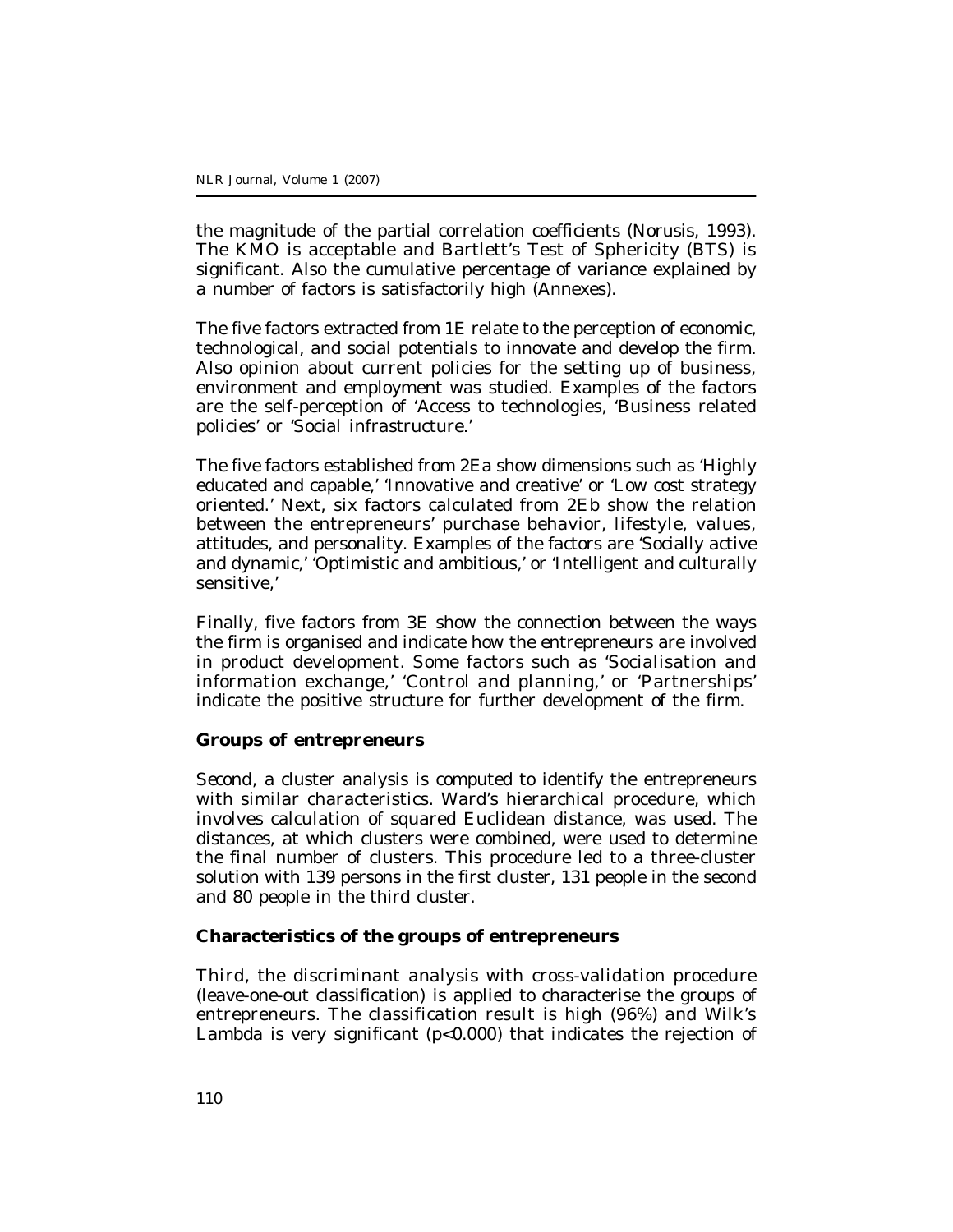null hypothesis about the groups having the same means. Therefore, it is assumed that classification of cases into groups is correct.

The total mean discriminant score (D) indicates the hypothetical impact of three levels of variables in the 3EN-model on performance and innovation inside the firm (Table 1).

|                     |               |                                        | <b>GROUPS</b>     |                   |                   |
|---------------------|---------------|----------------------------------------|-------------------|-------------------|-------------------|
|                     |               |                                        | <b>Slightly</b>   | <b>Very</b>       | <b>Very</b>       |
| <b>FACTOR LABEL</b> |               | <b>FACTOR EXPLANATION</b>              | Negative          | <b>Positive</b>   | Negative          |
|                     |               |                                        | <b>Innovators</b> | <b>Innovators</b> | <b>Innovators</b> |
|                     |               |                                        | <b>S-NEG</b>      | V-POS             | <b>V-NEG</b>      |
|                     |               | <b>ENVIRONMENT</b>                     |                   |                   |                   |
| $1E-1$              | <b>EVTECH</b> | Access to technologies                 |                   | 635               | $-420$            |
| $1E-4$              | <b>EVPOLI</b> | <b>Business-related policies</b>       | $-614$            | 693               |                   |
| $1E-5$              | <b>EVSOCI</b> | Social infrastructure                  |                   | 741               | $-944$            |
|                     |               | <b>ENTREPRENEURSkills,</b>             |                   |                   |                   |
|                     |               | <b>Perceptions, Strategies</b>         |                   |                   |                   |
| $2Ea-1$             | EREDUC        | Highly educated and                    |                   |                   |                   |
|                     |               | capable                                |                   |                   | -984              |
| $2Ea-2$             | ERINNO        | Innovative and creative                |                   | 544               | $-637$            |
| $2Ea-3$             | <b>ERLEAD</b> | Leadership and executive               |                   |                   |                   |
|                     |               | skills                                 | 421               |                   | $-690$            |
| $2Ea-5$             | <b>ERLCOS</b> | Low cost strategy oriented             | 427               | $-518$            |                   |
|                     |               | <b>ENTREPRENEUR</b>                    |                   |                   |                   |
|                     |               | <b>Personality and Values</b>          |                   |                   |                   |
| 2Eb-1               | <b>ERDYNA</b> | Socially active and dynamic            |                   |                   | $-504$            |
| $2Eb-2$             | <b>ERUNIQ</b> | Unique and authentic                   |                   | 642               | $-1098$           |
| $2Eb-3$             | <b>EROPTI</b> | Optimistic and ambitious               |                   | 477               | $-1255$           |
| $2Eb-4$             | <b>ERENTE</b> | Entertainer and explorer               |                   | 515               | $-442$            |
| $2Eb-5$             | <b>ERINTE</b> | Intelligent and culture                |                   |                   |                   |
|                     |               | sensitive                              |                   | 408               |                   |
|                     |               | <b>ENTERPRISE</b>                      |                   |                   |                   |
| $3E-1$              | <b>ESSOCI</b> | Socialization and                      |                   |                   |                   |
|                     |               | information exchange                   | $-478$            | 625               |                   |
| $3E-2$              | <b>ESSTRU</b> | R & D structure and                    |                   |                   |                   |
|                     |               | external links                         |                   |                   | $-617$            |
| $3E-3$              | <b>ESPLAN</b> | Control and planning                   |                   |                   | $-742$            |
| $3E-5$              | <b>ESPART</b> | Partnerships                           | $-662$            | 916               |                   |
|                     |               | D** Hypothetical impact of 3E's on the | <b>Total</b>      |                   |                   |
|                     |               | business performance                   | $-906$            | 5678              | $-8333$           |
|                     |               | Number of Cases                        | 139               | 131               | 80                |

# **Table 1. Classification Function Coefficients from Discriminant Analysis**

Source: Fisher's linear discriminant functions

96% of original (40% of cross-validated) grouped cases correctly predicted D\*\* - Discriminant Score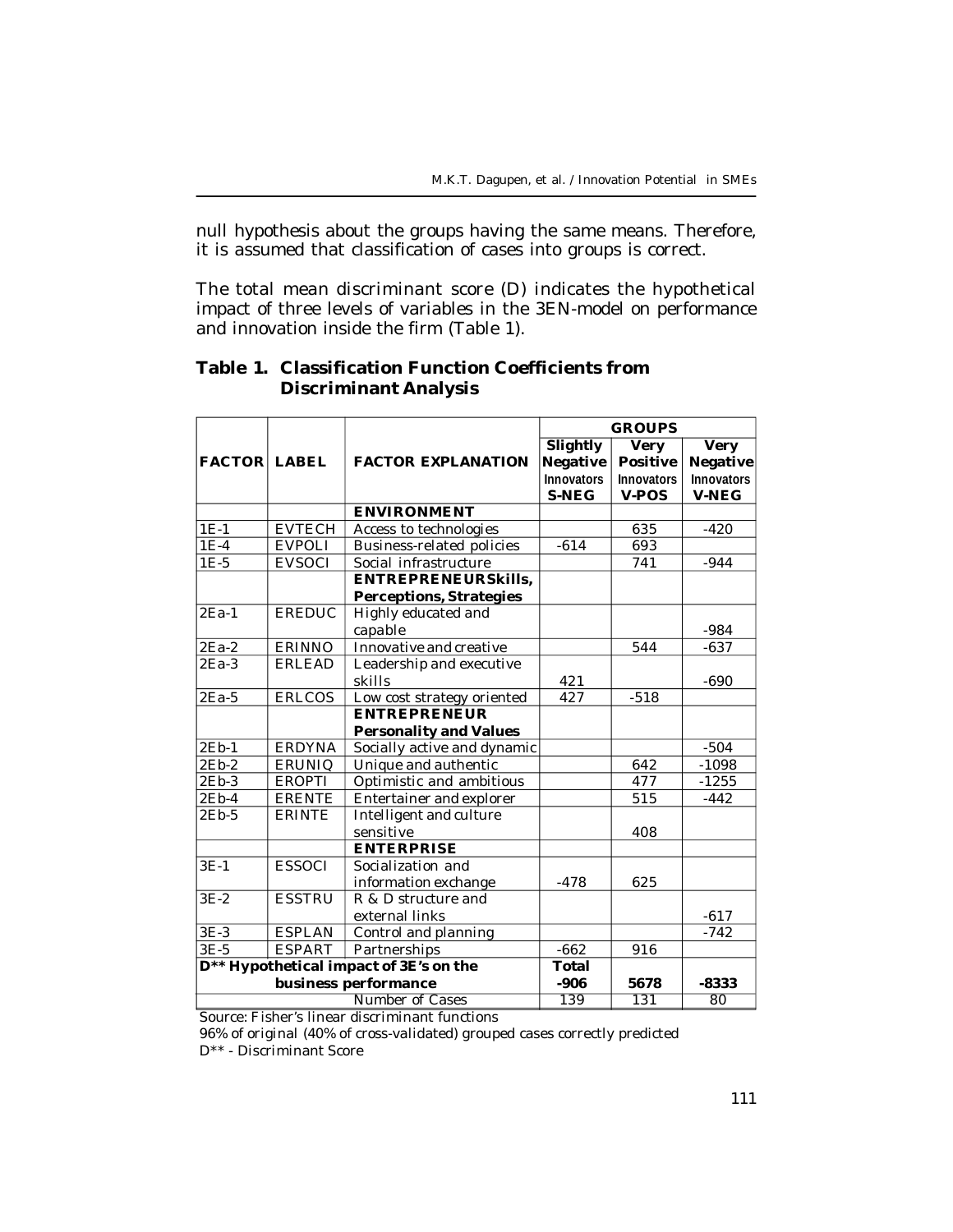In general, the Group One ( $D = -906$ ) is characterised by slightly negative and Group Three  $(D = -8333)$  very negative potential to innovate. Group Two  $(D = 5678)$  shows very positive potential to innovate.

More specifically, Group One indicates negative influence of the environment *(1E)* and the enterprise (*3E*) on performance of the firm. Group Three shows stronger tendency of negative influence of environmental and enterprise factors on its innovative performance. Additionally, for Group Three many characteristics of the entrepreneur (*2Ea and 2Eb*) are negative. In contrary to these groups, Group Two indicates very positive influence of entrepreneurs' characteristics (*2Ea and 2Eb*) on both development and innovation in their businesses.

4.4. The impact of environment, entrepreneur and enterprise on performance

*Fourth,* regression coefficients between principal components for each level of research variables and performance measures are calculated (Table 2).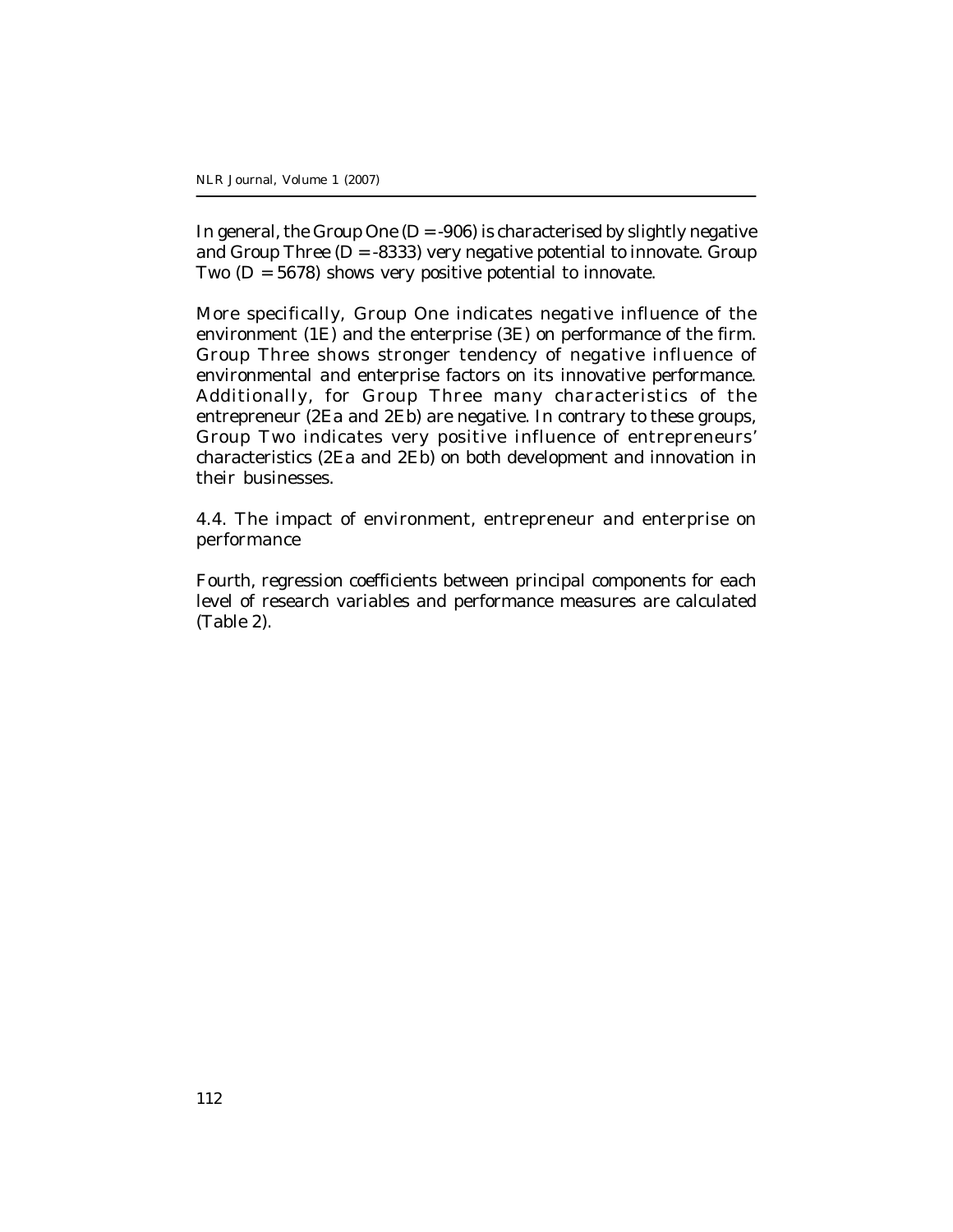| Table 2. Coefficients (â) between Components of the 3EN- |
|----------------------------------------------------------|
| <b>Model and Performance for All Firms</b>               |

| COMPONENTS OF THE     | PERFORMANCE     |                   |  |  |
|-----------------------|-----------------|-------------------|--|--|
| 3EN-MODEL             | Sales growth    | Employment growth |  |  |
| <b>ENVIRONMENT</b>    | $EVTECH = .151$ | ns                |  |  |
| $1E-1-1E-5$           | $EVFINA = .118$ |                   |  |  |
|                       | $R^2 = .226$    |                   |  |  |
|                       | <b>ANOVA</b>    |                   |  |  |
|                       | $p=.003$        |                   |  |  |
| <b>ENTREPRENEUR</b>   | $EREDUC = .107$ |                   |  |  |
| Skills, perceptions & | $ERINNO = .111$ | $ERINNO = .119$   |  |  |
| strategies            | $ERLEAD = .178$ | $ERLEAD = .208$   |  |  |
| 2Ea-1 - 2Ea-5         | $R^2 = .253$    | $R^2 = 256$ .     |  |  |
|                       | <i>ANOVA</i>    | <b>ANOVA</b>      |  |  |
|                       | $p = .000$      | $p = 000$         |  |  |
| <b>ENTREPRENEUR</b>   | ns.             | ns                |  |  |
| Behaviour, lifestyle, |                 |                   |  |  |
| values, attitudes &   |                 |                   |  |  |
| personality           |                 |                   |  |  |
| $2Eb-1-2Eb-6$         |                 |                   |  |  |
| <b>ENTERPRISE</b>     | $ESSOCI = .189$ | $ESSOCI = .140$   |  |  |
| $3E-1-3E-5$           | $ESTRU = .156$  | $ESTRU = .121$    |  |  |
|                       | $R^2 = .267$    | $R^2 = 227$ .     |  |  |
|                       | <i>ANOVA</i>    | <b>ANOVA</b>      |  |  |
|                       | $p = .000$      | $p = .003$        |  |  |

Source: Linear regression analysis

*MOW\* - manager/owner*

The regression analysis was calculated for all respondents. Two directions of performance were measured and all of them relate to the last three years. These are the growth of sales and employment growth.

The growth of *sales* was related to the perception of the environment (access to technologies and financial capability), the entrepreneur (education and capabilities, innovation and creativity and leadership and executive skills), and the enterprise (socialisation and information exchange and R&D structure and external links).

The growth of *employment* was influenced by the managerial skills, perceptions and strategies of the entrepreneur (education and capabilities, innovation and creativity and leadership and executive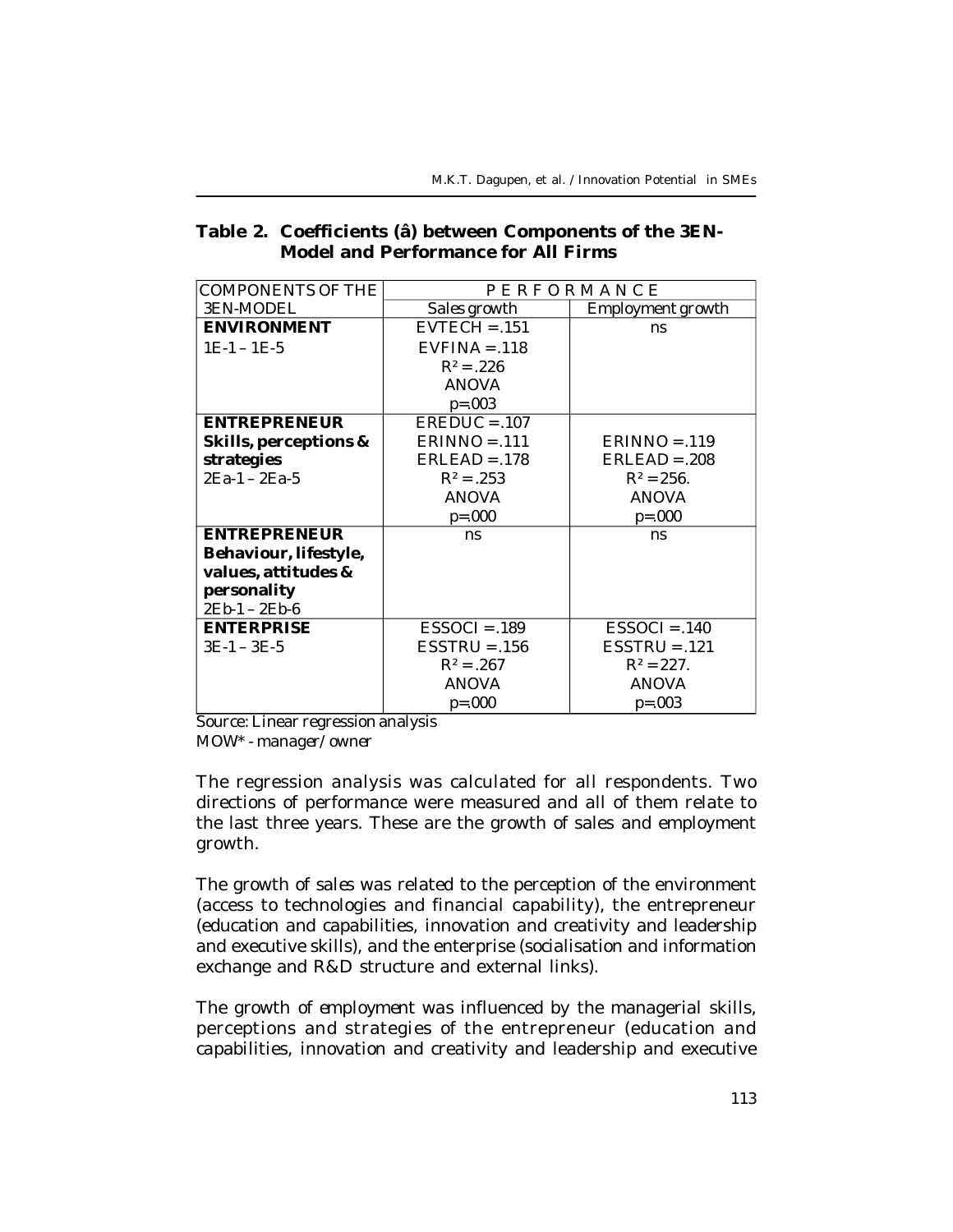skills) and the enterprise (socialisation and information exchange and R&D structure and external links).

It is concluded that both the managerial skills of the entrepreneur and the way s/he manages the enterprise, as well as the links of the enterprise with the outside world, are the most important elements influencing business innovation and final performance.

### **Profiling of groups**

The major characteristics of the entrepreneurs in three groups are described in relation to discriminant (Table 1) and regression (Table 2) analyses.

The First Group was labelled the *'Slightly Negative Innovators'* (S-NEG) due to the following factors: perception of disadvantageous business related policies, lack of socialisation and information exchange, and lack of partnerships in business operations. These entrepreneurs possess however quite high leadership and executive skills. Unfortunately, their main strategies are focussed on low costs, which indicate why they are not able to perform expensive innovations. The Second Group was called *'Very Positive Innovators'* (V-POS) since his/her firm either started from scratch or rapidly acquired new technology (Nyström, 1990). These entrepreneurs admit no problems in access to technologies, positive perception of business related policies, social infrastructure as well as information exchange between the businesses. Very Positive Innovators possess characteristics of true leaders, creative personalities focussed on products that are unique and authentic. Moreover, their intelligence and ambitious attitude are linked with sensitivity for the culture, entertainment and exploration of new areas in their personal life. Table 1 shows that the low cost strategy is not their priority in the business development, while creation of strong partnerships with suppliers, customers and retailers is probably a core of their success in innovations.

The last Group was called 'Very Negative Innovators' (V-NEG). This groups is truly disconnected from the business partnerships, has very negative perception about social infrastructure in the Filipino environment, pessimistic view on the access to technologies and very weak R&D structure of their enterprises. They do not know how to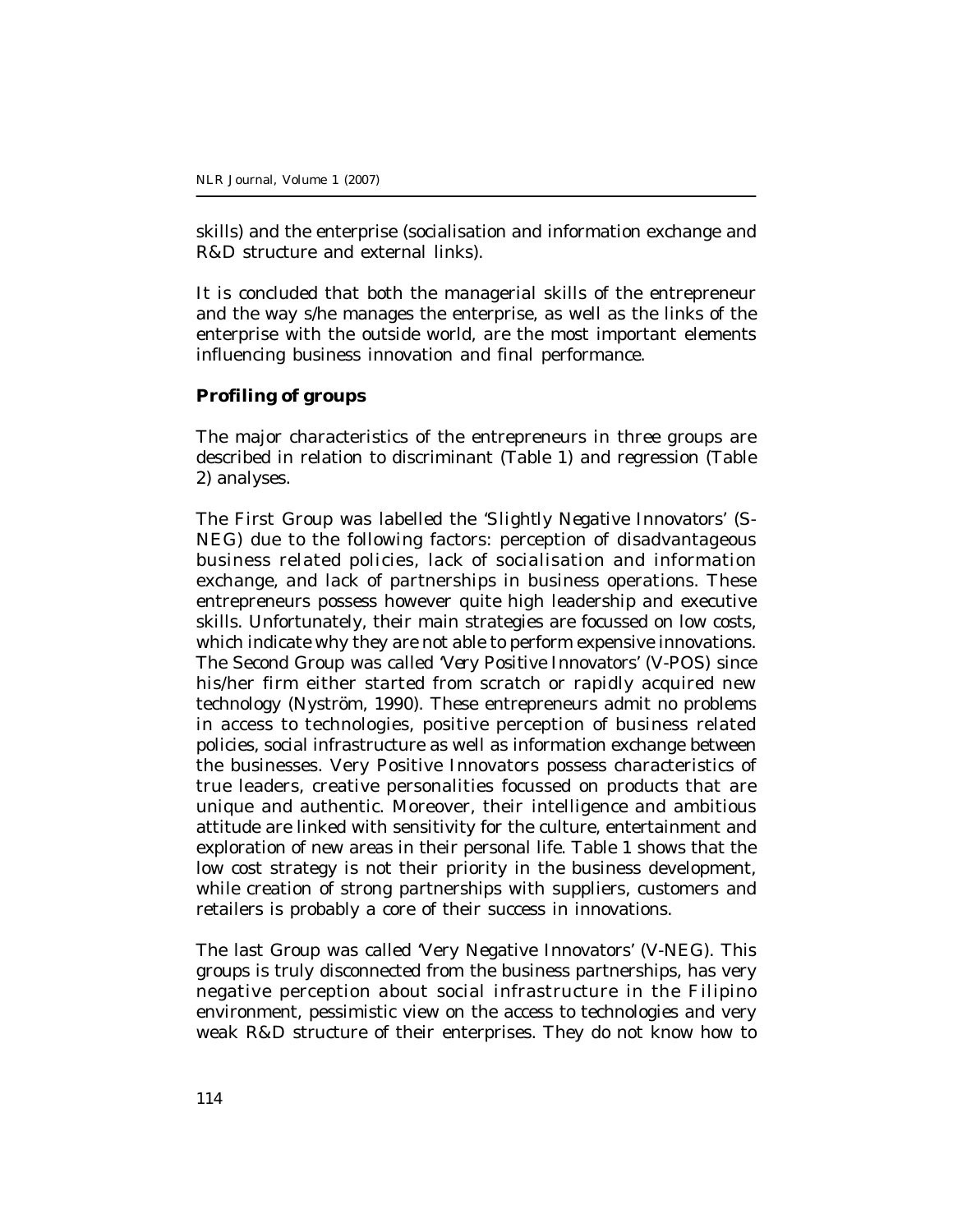structure their business in order to make research and develop new products. They also do not perform control and planning activities in their businesses. The personal characteristics of Very Negative Innovators are just opposite to those in the second Group. These entrepreneurs lack education and managerial skills as well as the qualities of leaders and innovators. Moreover, they do not explore the markets in order to learn about the competitive products, which may be linked to their overall pessimism and lack of social dynamism.

A cross-tabulation is done to determine significant differences between the three groups of entrepreneurs and other variables related to the performance, the enterprise, and the entrepreneur that were included in the Data Matrix of the questionnaire (Table 3).

| In $%$                        |              | <b>GROUPS</b>  |              | <b>VALIDATION</b> |    |      |  |
|-------------------------------|--------------|----------------|--------------|-------------------|----|------|--|
|                               |              | S-NEG V-POS    | <b>V-NEG</b> | $X^2$             | df | р    |  |
| Location                      |              |                |              | 49.27             | 12 | .000 |  |
| Baguio City                   | 14           | 16             | 11           |                   |    |      |  |
| Benguet                       | 12           | 18             | 11           |                   |    |      |  |
| Mt. Province                  | 19           | 12             | 11           |                   |    |      |  |
| <i><b>Ifugao</b></i>          | 11           | 21             | 9            |                   |    |      |  |
| Abra                          | 23           | 9              | 9            |                   |    |      |  |
| Kalinga                       | 11           | 16             | 18           |                   |    |      |  |
| Apayao                        | 10           | 8              | 31           |                   |    |      |  |
| <b>Business Age</b>           |              |                |              | 9.59              | 4  | .048 |  |
| <5 years                      | 45           | 47             | 42           |                   |    |      |  |
| 6-15 years                    | 40           | 27             | 29           |                   |    |      |  |
| >16 years                     | 15           | 26             | 29           |                   |    |      |  |
| <b>Legal form of business</b> |              |                |              | 17.31             | 6  | .008 |  |
| Sole proprietorship           | 85           | 87             | 92           |                   |    |      |  |
| Partnership                   | 6            | 2              | 3            |                   |    |      |  |
| Cooperative/association       | 6            | $\overline{2}$ | 5            |                   |    |      |  |
| Corporation                   | 3            | 9              |              |                   |    |      |  |
| <b>Employee relations</b>     |              |                |              | 24.68             | 10 | .006 |  |
| Strongly negative             | $\mathbf{1}$ | 1              | 3            |                   |    |      |  |
| Negative                      |              | 1              | 5            |                   |    |      |  |
| Neither/Nor                   | 21           | 18             | 27           |                   |    |      |  |
| Positive                      | 27           | 21             | 29           |                   |    |      |  |
| Strongly positive             | 49           | 53             | 36           |                   |    |      |  |
| Don't know                    | 2            | 6              |              |                   |    |      |  |

| Table 3. Cross-Tabulation Analysis in the Groups of Entrepreneurs |  |  |
|-------------------------------------------------------------------|--|--|
|                                                                   |  |  |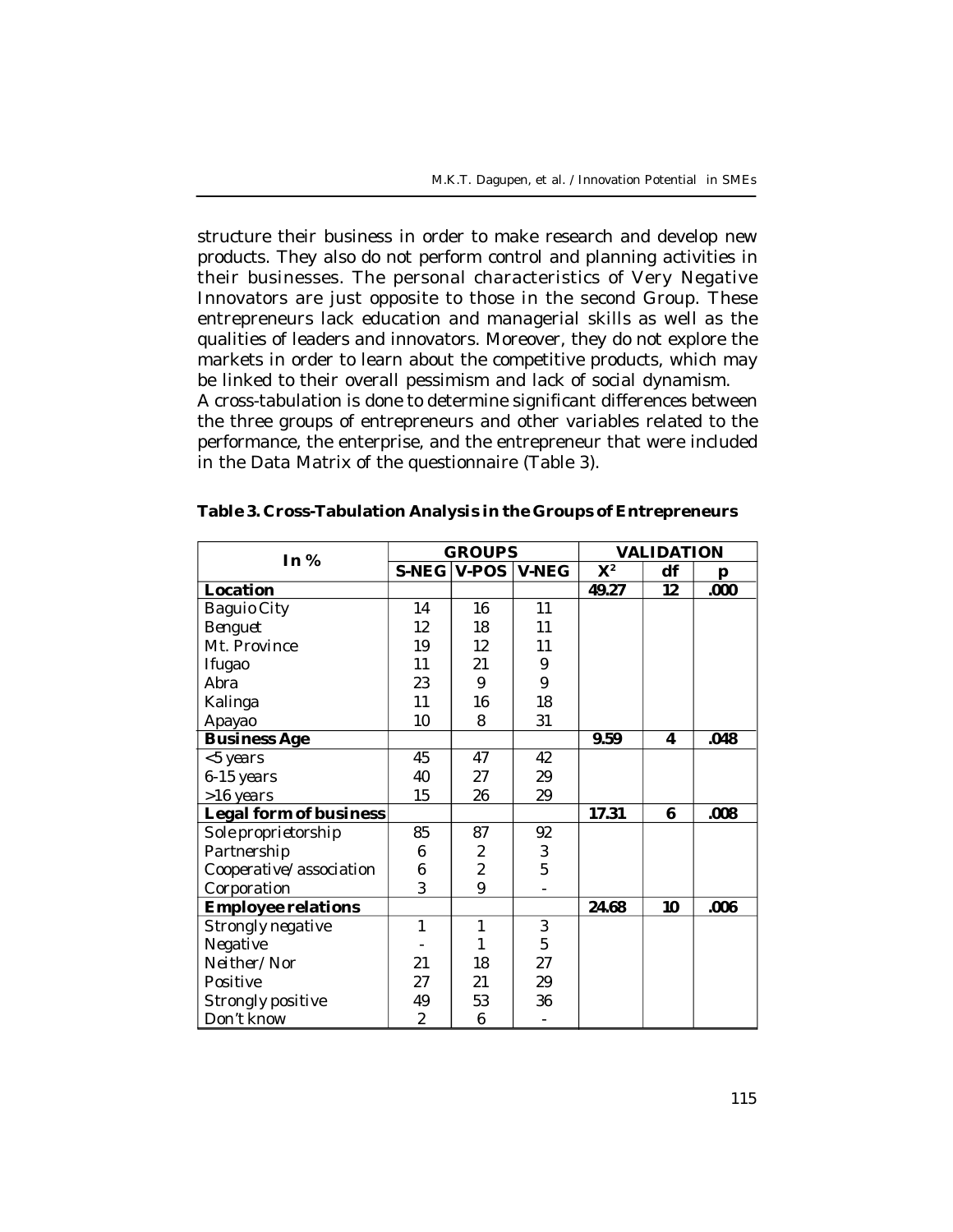#### NLR Journal, Volume 1 (2007)

| In $%$                        |                | <b>GROUPS</b> |                | <b>VALIDATION</b> |                |      |  |
|-------------------------------|----------------|---------------|----------------|-------------------|----------------|------|--|
|                               |                | S-NEG V-POS   | <b>V-NEG</b>   | $X^2$             | df             | р    |  |
| <b>Economic environment</b>   |                |               |                | 24.85             | 10             | .006 |  |
| Strongly negative             | 3              | 1             | 4              |                   |                |      |  |
| Negative                      | 8              | 4             | $\overline{7}$ |                   |                |      |  |
| Neither/Nor                   | 27             | 28            | 49             |                   |                |      |  |
| Positive                      | 26             | 32            | 28             |                   |                |      |  |
| Strongly positive             | 32             | 33            | 12             |                   |                |      |  |
| Don't know                    | 4              | 2             |                |                   |                |      |  |
| <b>Attitude to change</b>     |                |               |                | 36.55             | 10             | .000 |  |
| Strongly negative             | $\overline{2}$ | 1             | 6              |                   |                |      |  |
| Negative                      | 1              | 1             | 5              |                   |                |      |  |
| Neither/Nor                   | 22             | 15            | 38             |                   |                |      |  |
| Positive                      | 24             | 27            | 27             |                   |                |      |  |
| Strongly positive             | 48             | 52            | 19             |                   |                |      |  |
| Don't know                    | 3              | 4             | 5              |                   |                |      |  |
| Sex of respondents            |                |               |                | 12.13             | $\overline{2}$ | .002 |  |
| Male                          | 31             | 47            | 52             |                   |                |      |  |
| Female                        | 69             | 53            | 48             |                   |                |      |  |
| Number of children            |                |               |                | 13.52             | 4              | .009 |  |
| 0                             | 12             | 21            | 16             |                   |                |      |  |
| $1 - 3$                       | 56             | 47            | 35             |                   |                |      |  |
| >4                            | 32             | 32            | 49             |                   |                |      |  |
| Level of education            |                |               |                | 14.42             | $\overline{2}$ | .001 |  |
| Elementary/High School        | 16             | 26            | 39             |                   |                |      |  |
| College/Vocational            | 84             | 74            | 61             |                   |                |      |  |
| <b>Experience in business</b> |                |               |                | 8.85              | $\overline{2}$ | .012 |  |
| <10 years                     | 79             | 63            | 66             |                   |                |      |  |
| >10 years                     | 21             | 37            | 34             |                   |                |      |  |

It is noticed that the V-NEG group exists mainly in Apayao (31%) and Kalinga (18%). This group has about 30% of enterprises that are established more than 16 years ago. V-NEG people are more pessimistic than others about employees' relationships, economic environment and has rather negative attitude to change. Their households include more children and the educational level of these people is lower than that in other groups.

In contrast, the V-POS group is mostly located in Ifugao (21%), Benguet (18%) and Baguio City (16%). They have 47% of businesses younger than 5 years. They are very positive in relation to the business environment, employees' relationships and show strong attitude for a positive change. There are about 20% of them who are single, in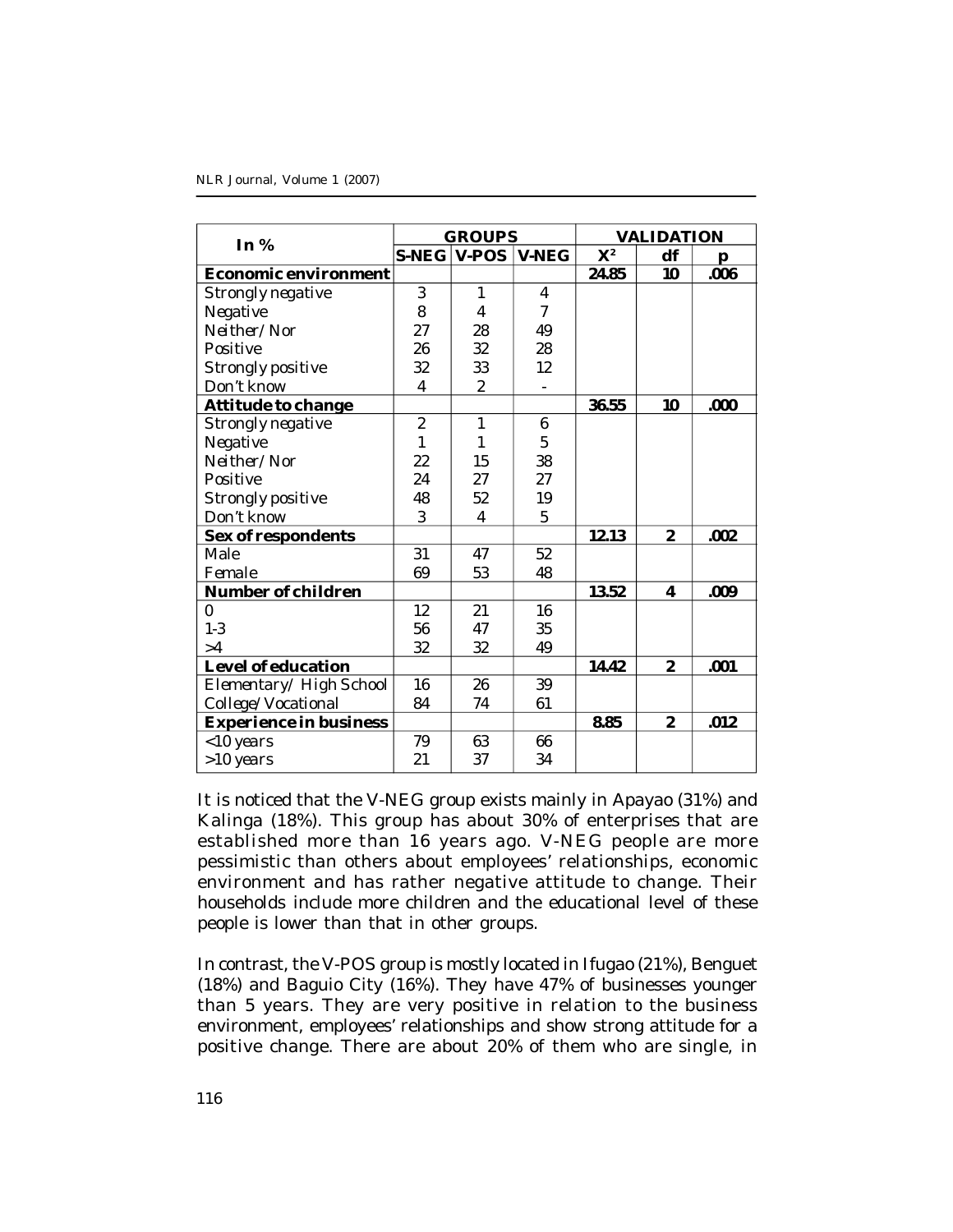comparison to 12% in S-NEG group and 16% in V-NEG group. About 75% of them have college or university education. The distribution of male and female is quite equal in V-POS and V-NEG groups, while there are more females (70%) in the S-NEG group. The cross-tabulation between gender and type of business shows that female participation is more characteristic for SMEs operating in services/merchandising (63%) than for SMEs dealing with manufacturing/production (46%).

### **DISCUSSION**

The firms' *measure of success* can be indicated through growth of sales and profit. Increased employment also reflects prosperity for a company and has a specific value for the overall wealth of society. It is believed that competitive sales growth is related to internal product development and is the outcome of a mix of strategic and operational factors (Johne & Snelson, 1990). The current study presents the opportunity to confirm this statement as an attempt to describe the strategies of the SMEs, operating in a turbulent transition economy in the Philippines. The major observation is that the three main groups of entrepreneurs can be described as low (S-NEG, V-NEG) and high (V-POS) achievers.

Johne and Snelson (1990) explain that *the high achievers* 'have an explicit product development strategy, pursue a proactive competitive strategy, and explore a wide range of product development options.' They also 'have formal product planning procedures, distinguish themselves by using simultaneous loose-tight methods, and use a business-centred organisation structure rather than a functionally based one.' Additionally, in the high achiever businesses, top management directly controls new ideas and monitors the performance of the firm.

These findings can be confirmed in the current study. On the one hand, the *V-POS Innovators* possess a few characteristics of the potential achievers-innovators such as personal and trustful contacts with the society, and positive attitude to the networking concept. According to Piirto (1992), such people show social altruism, home-style activities with attention to authenticity, and attention to aesthetics. They are also oriented towards inner-growth and show cognitive style-life, all of which is confirmed for V-POS group.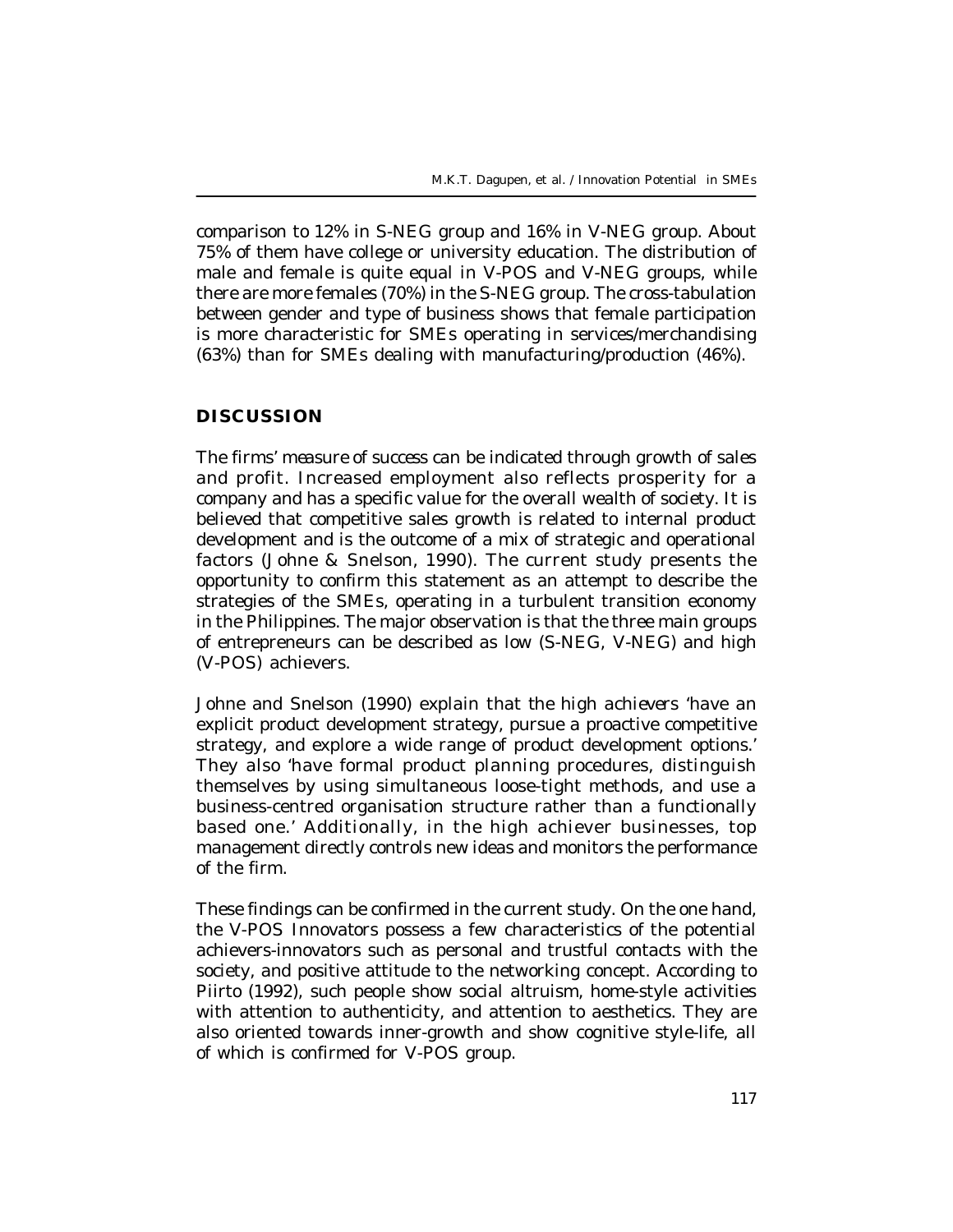On the other hand, the *S-NEG and V-NEG Innovators* are recognised as those who are less integrated into social groups and feel freer to break group norms by adopting new products very early in their life cycle (cf. Mowen, 1993). Even though they have clear and open strategies, such as low cost strategy, they are limited by the lack of formal planning structures or some form of loose-tight methods.

Management commitment is one of the features of *innovative strategies* (Trail & Grunert, 1997) and innovation has the potential to occur in V-POS's firm. The V-POS entrepreneurs show commitment into both R&D and marketing, and the interaction of these two orientations is expected to be a major determinant of innovation and innovativeness (Grunert *et al.,* 1995; Trail & Grunert, 1997). It is therefore proposed that focus on the integrated development of both *strategies for marketing and R&D* can contribute to a more favorite innovation culture at the level of any SME. To improve the consumer-approach, the SMEs should learn about customer needs and look for special *niche markets* in which they can best fit to be in an advantageous position (Broom & Longenecker, 1979). To enhance *product quality and variety*, they can diversify their products that are well known to the Asian consumer. The suggestion is that they should prepare a radical change in their assortment if they wish to impress consumers, who are in daily contact with local products. They also have to focus on quality and service-oriented policy, which can have a multiplier effect on investment, employment and value added for Filipino SMEs.

Additionally, a change in the firm's internal organisational culture and establishment of *networks* for creative collaboration is necessary. Especially the last concept presents a great challenge for Filipino SMEs because 'the network is still an innovation in terms of organisation and in terms of marketing channel' (Nicholls & Sargent, 1996). Even the pioneering spirit is evident among Filipinos; they have to realise the comparative advantage of being the first and the best and actively design the future of their firms. The local and regional networks are believed to strengthen the innovative capacity of the small firms, and the importance of knowledge infrastructure, technology diffusion and networking are the key elements of regional innovation systems (Keeble & Wilkinson, 1999). Cooke (1998) suggested that 'SMEs may benefit from being encouraged to form self-managing networks, through which they can engage in informal know-how trading, benchmarking, and identification of possible innovation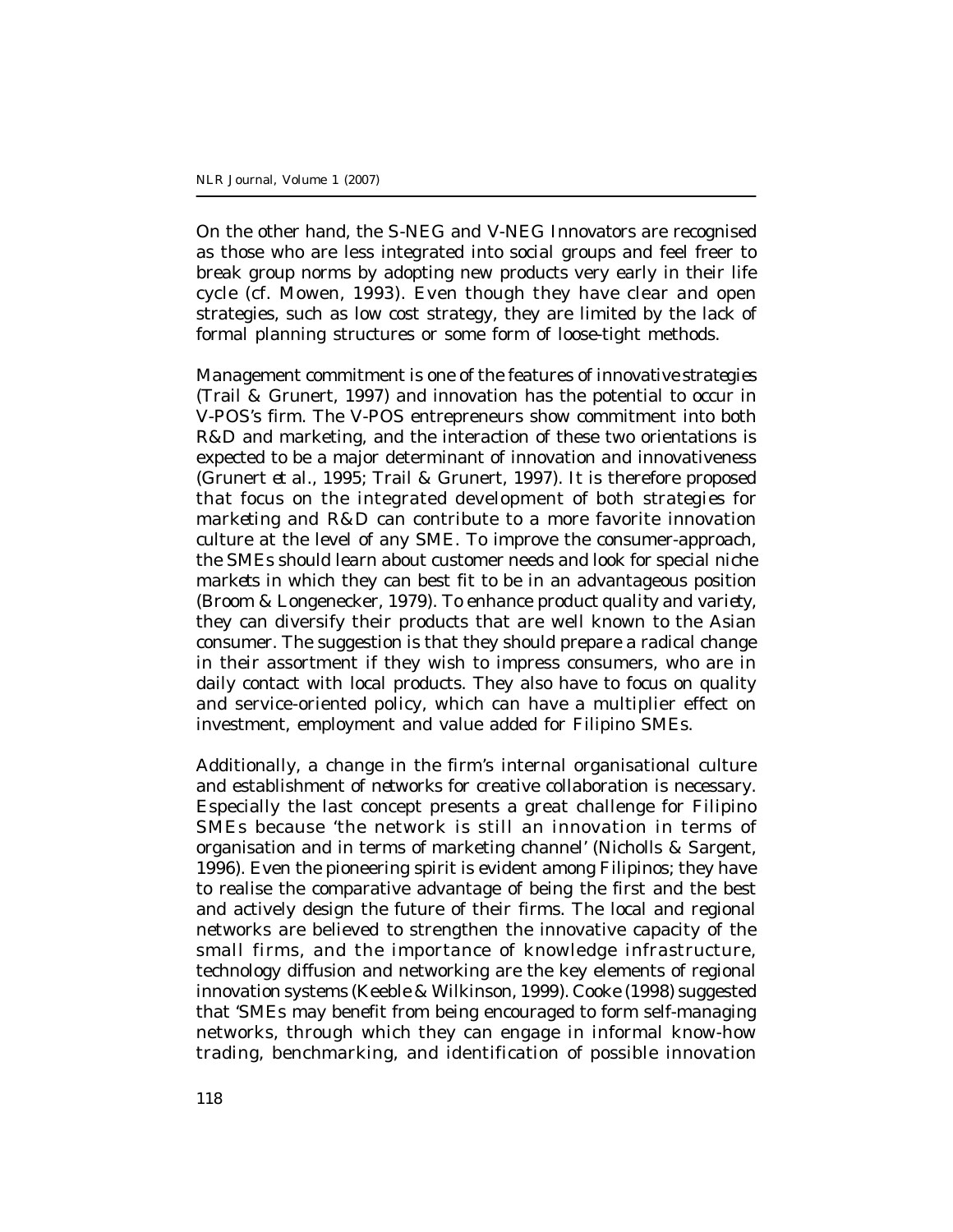projects.' It is also well known that high networking-capabilities of firms create competitive force (Fanfani & Lagnevik, 1995).

The successful Japanese managers/owners believe that networking and competition brings a lot of *joy* to the innovator because his/her work includes three elements. These elements are as follows: creativity (the joy of thinking), physical activity (the joy of working with sweat on the forehead), and sociality (the joy of sharing pleasure and pain with colleagues). The entrepreneurial firm possesses all the possible dimensions of joy. First, creativity may prosper because there are few job descriptions and specifications, or the centralised control. Second, physical activity may be in abundance since there is usually no overstaffing. Third, sociality can be cultivated because of the easy communication channels and a flat organisational structure of many SMEs (Ho, 1999).

It is also suggested that entrepreneurs should develop the concept of *emotional intelligence (EQ)* that is achieved through authentic trust, ability to perform under pressure, and a risk-taking attitude (Goleman, 1995). The leaders of successful companies show integrity, trust, empathy, purpose, and the ability to be role models. Creative and dynamic leaders bring the EQ concepts of perceiving, learning, creating, trusting, initiating, and bringing conscience to their employees. They trust their intuition to find solutions outside the traditional schemes as 'solving innovative problems requires divergent thinking that breaks away from old routines and standards' (Mintzberg, 1993). They have skills to lead with emotional influence vs. control, logic, and analysis. High EQ leaders perceive problems as challenges, and their work as a series of opportunities to create solutions, not just an endless succession of problems that need to be fixed. Entrepreneurship alone is not the key to innovative processes. There is a growing body of evidence that the leadership dimension is such a key as it ensures continuing success of the enterprise.

A few creative ideas to improve the performance of Filipino SMEs were proposed in the current study. One of them is the proposal to set-up an award system (incentives) for those SMEs that will take part in collaborative network. A policy of high safety and quality of services should be adopted. The collaborators can be involved in preparation of training courses for their employees and managers.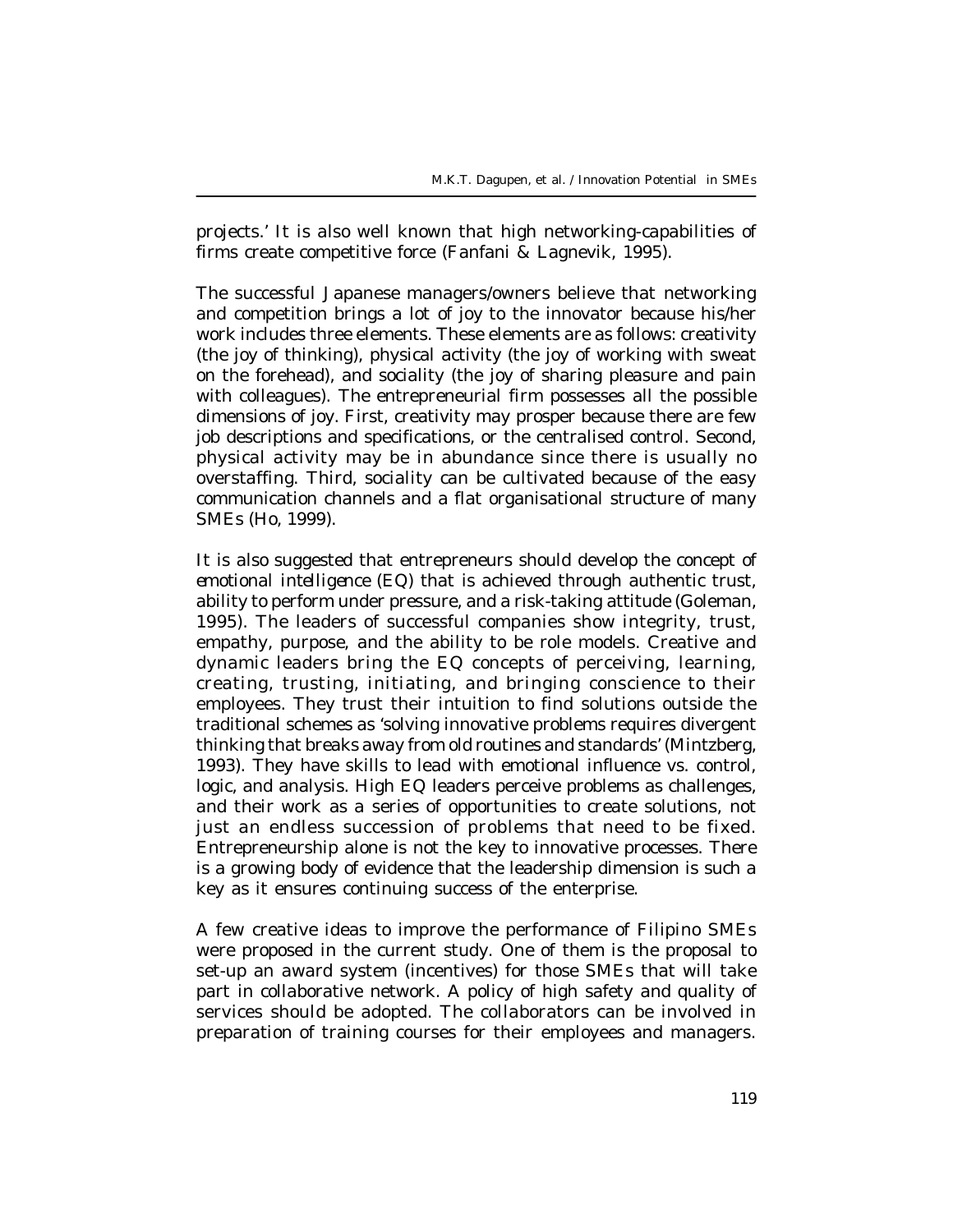Delegation skills may be learned and mutual trust gradually built up. Contacts with experts preparing the software for consumer segmentation, electronic data exchange, and production management, can be established (Chaston, 2000). The network will then organise internal fairs and small competitions, sponsor special cultural events while looking for investors and business angels. The logo of this network may appear in a promotional package of the participating SMEs, making a direct link with loyal consumers. Also consumerdirected mini-projects could be realised since it is well known that most innovations come from product users, not manufacturers or salesmen (Urban & Hauser, 1993).

The future leaders of such organisation should be conservative in pursuing the sector's goals and radical in finding them outside the current operational space. As true leaders, they should take pleasure in the development of other people, and possess high ethics and status quo in the society (Bass, 1990). They should also be the facilitators of risk-taking and experiential learning at sector level that would lead to innovations in the products, processes, services and enterprises. Finally, they should advance the consumer-sensitive-approach that can help to develop sensitivity to Filipino culture and ability to fulfil needs of other Asian consumers.

Finally, it is believed that the 3EN-model is a *tool* to understand relations between the firms' culture and barriers or potentials to innovate at the level of the SME.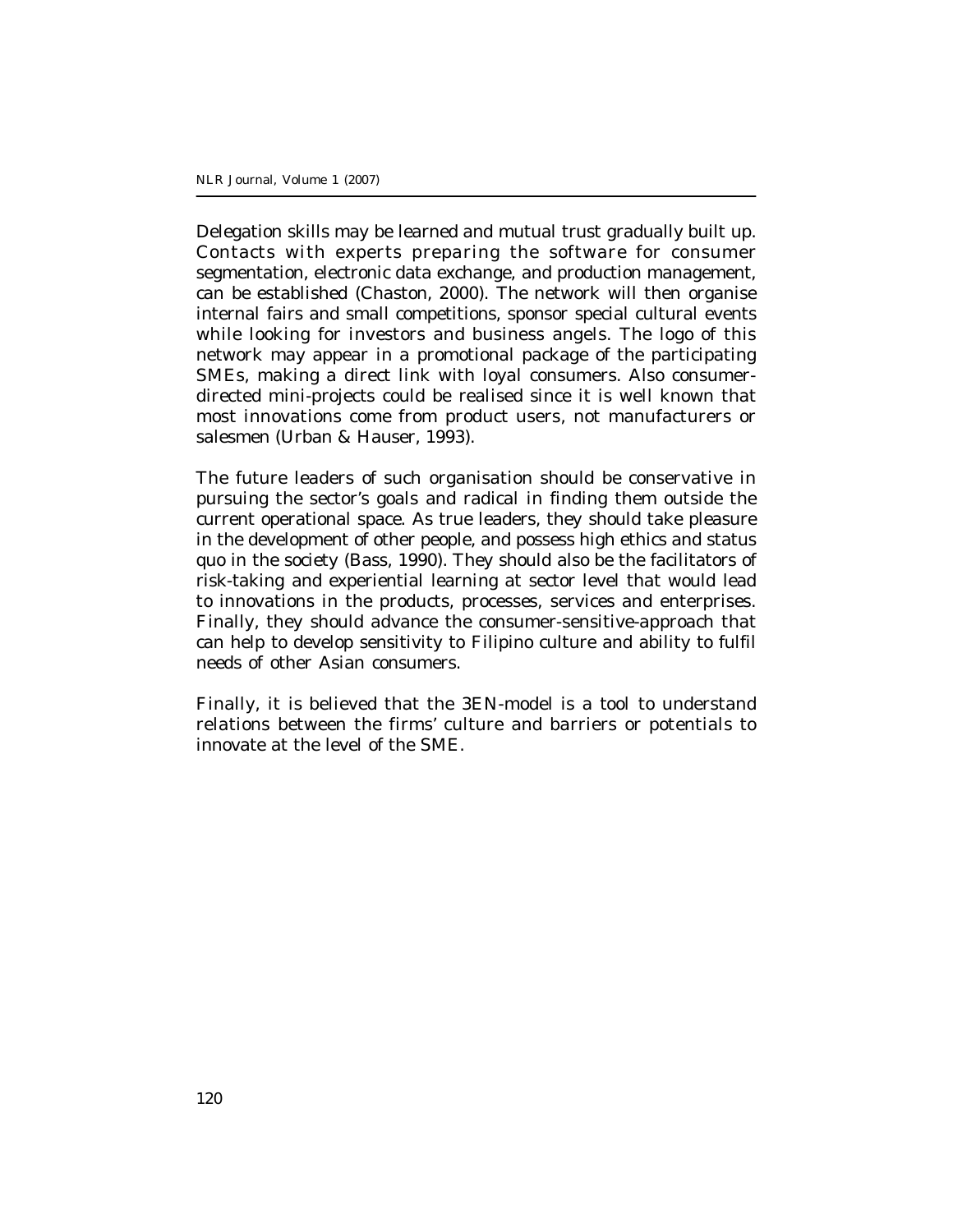### **CONCLUSIONS**

Innovation potential is described by reference to three groups of entrepreneurs that were found among the SMEs in CAR. In the group called Very Positive Innovators (V-POS), there are people who showed strong connection with the local environment. They possess strong managerial skills and financial resources to organise their enterprises in such a way that innovation would have a favourable opportunity to occur. Their strongest potential to innovate lay in their closeness to the environment, and their open and experimenting personality. The other two groups show unfavorable characteristics that hinder from engaging in innovations. Both Slightly Negative Innovators (S-NEG) and Very Negative Innovators (V-NEG) exhibit lack of qualities typical for 'high achievers.' They do not generally understand the ideas of competitiveness and networking. These entrepreneurs create the least advantageous conditions for innovation practices in their businesses.

### **ACKNOWLEDGEMENTS**

This research was done within the Belgian VLIR Programme - Flemish Inter-University cooperation with the Benguet State University and Saint Louis University in the Philippines.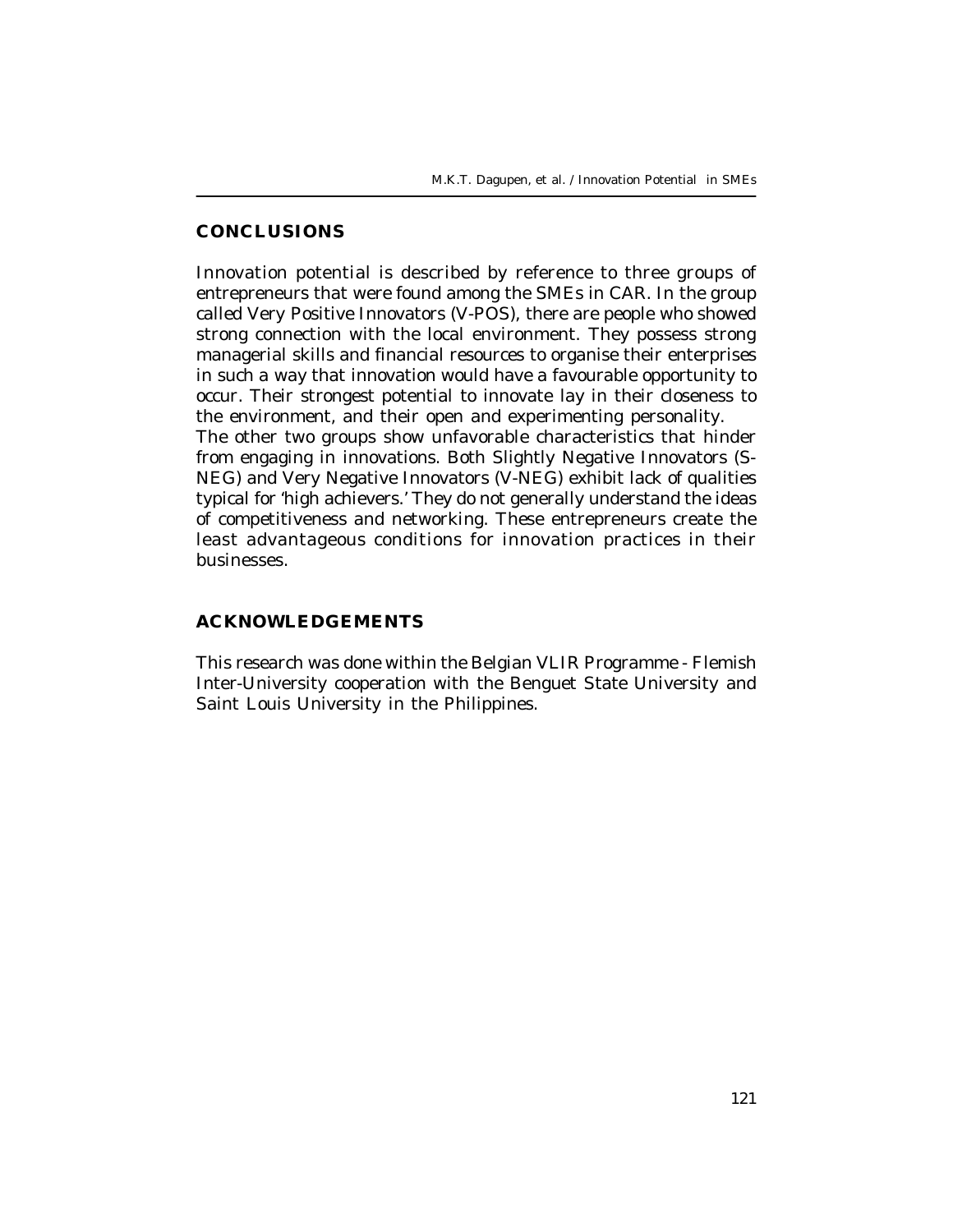#### **REFERENCES**

- Bamberger, I., Donckels, R., Fröhlich, E., Gabele, E., Haahti, A., Haake, K., Koning, K., Lehtimäki, A., Pichler, H., Pleitner, H., Van der Wilde J. & Weir, A. (1990). *Strategic Orientations Of Small European Businesses.* Ed. The STRATOS Group, Avebury Gower Publishing Company Ltd., Newcastle upon Tyne.
- Bass, B.M. (1990). *Bass & Stogdill's Handbook of Leadership. Theory, Research and Managerial Applications.* Ed. The Free Press, N.Y.
- Bradley, F. (1991). *International Marketing Strategy.* Ed. Prentice Hall, New Jersey.
- Broom, H.N. & Longenecker, J.G. (1979). Strategy, objectives, and responsibilities of the small firm. In: *Small Business Management.* Ed. South-Western Publishing Co., Cincinnati, Ohio.Carson *et al.,* 1995).
- Caslin, M. (2000). Entrepreneurship under difficult circumstances. In: *Presentation Papers during the 30th European Small Business Seminar: Entrepreneurship Under Difficult Circumstances,* Gent, Belgium, 20-22 Sept.
- Chaston, I. (2000). Internal marketing in small manufacturing firms. Extending the concept to encompass organisational learning. In: *Internal Marketing. Directions for Management.* Eds. R.J. Varey & B.R. Lewis, Routledge, London.
- Cooke, P. (1998). Regional Innovation Systems: Designing for the Future REGIS. *Final Report of Project ERB-SOE1-CT-95-1010.* TSER Programme, the EC.
- Diederen, P., Van Meijl, H. & Wolters, A. (2000). Innovation in agriculture: innovators, early adopters and laggards. In: *Proceedings of XXIV Conference of the International Association of Agricultural Economists.* Berlin, Germany, 13-19 Aug.
- Donckels, R. & Mok, A.L. (1990). Innovative entrepreneurship: the case of Belgium. In: *New Tendency and Perspectives in Entrepreneurship.* Eds. R. Donckels & A. Miettinen. Avebury, Aldershot.
- Fanfani, R. & Lagnevik, M. (1995). Industrial Districts And Porter Diamonds. *Discussion Paper No. 8. A Concerted Action Project 'Structural Change in the European Food Industries'.* The EU AAIR Programme.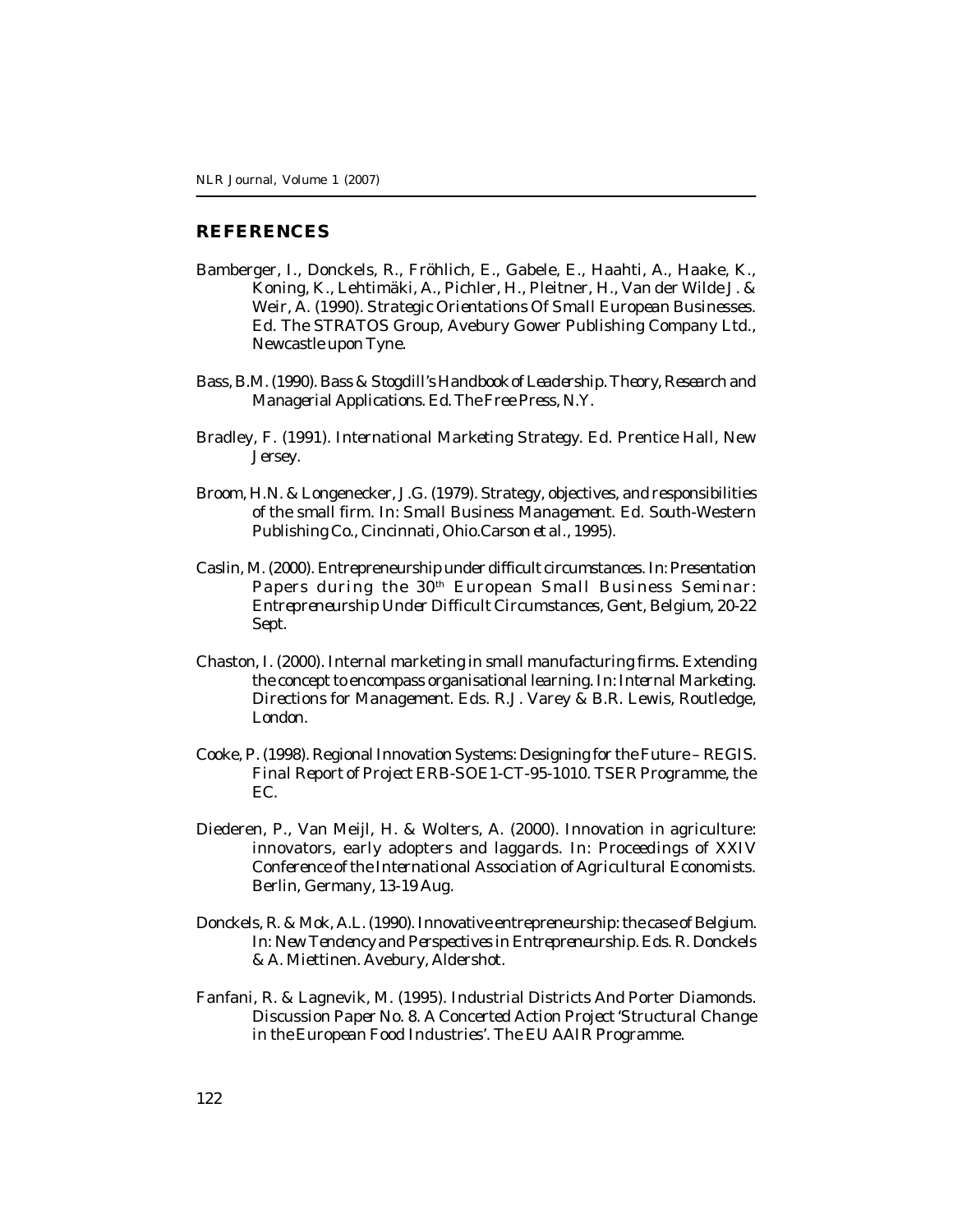- Gaedeke, R.M. & Tootelian, D.H. (1980). *Small Business Management.* Ed. Goodyear Publishing Co., Inc. Santa Monica, California.
- Goleman, D. (1995). *Emotional Intelligence.* Ed. Bantan Books, London.
- Grant, R.M. (1995). *Contemporary Strategy Analysis. Concepts, Techniques and Applications.* Ed. Basil Blackwell Ltd., Massachusetts.
- Grunert, K., Harmsen, H., Meulenberg, M., Kuiper, E., Ottowitz, T., Declerck, F., Trail, B. & Göransson, G. (1995). A framework for analysing innovation in the food sector. *MAPP Working Paper No 38.* The Aarhus School of Business, Aarhus, Denmark.
- Håkansson, H. (1992). Evolution processes in industrial networks. In: *Industrial Networks. A Net View of Reality.* Eds. B. Axelsson & G. Easton, Routledge, London.
- Herbig, P.A. & Day, R. (1994). Implementation management in high technology. In: *Advances in Global High Technology.* Eds. L.R. Gomez-Mieja & M.W. Lawless. CT:JAI Press, Greenwich.
- Herbig, P.A. (1994). The innovation funnel. In: *Innovation Matrix.* Ed. Quorum Books.
- Ho, S.K.M. (1999). *Operations and Quality Management.* Ed. International Thomson Business Press, N.Y.
- Hoban, T.J. (1998). Improving the success of new product development. *Food Technology, 52(1),* 46-49.
- Januszewska, R., Viaene, J. & Gellynck, X. (2002). Innovation potential in SMEs manufacturing confestionery products in Poland. In: *Future Challenges for the Polish Food Sector*. Warsaw Agricultural University Press, Poland, ISBN: 83 7244 3394, pp. 31-38.
- Johne, A. & Snelson, P. (1990). *Successful Product Development.* Ed. Blackwell Science Ltd., London.
- Keeble, D. & Wilkinson, F. (1999). Networking and Collective Learning in Regionally-Clustered High-Technology SMEs in Europe. *Final Report of Project ERB-SOE1-CT95-1011.* TSER Programme, the EC.
- Kuczmarski, T.D. (1988). *Managing New Products. Competing Through Excellence*. Ed. Prentice Hall, Englewood Cliffs, New Jersey.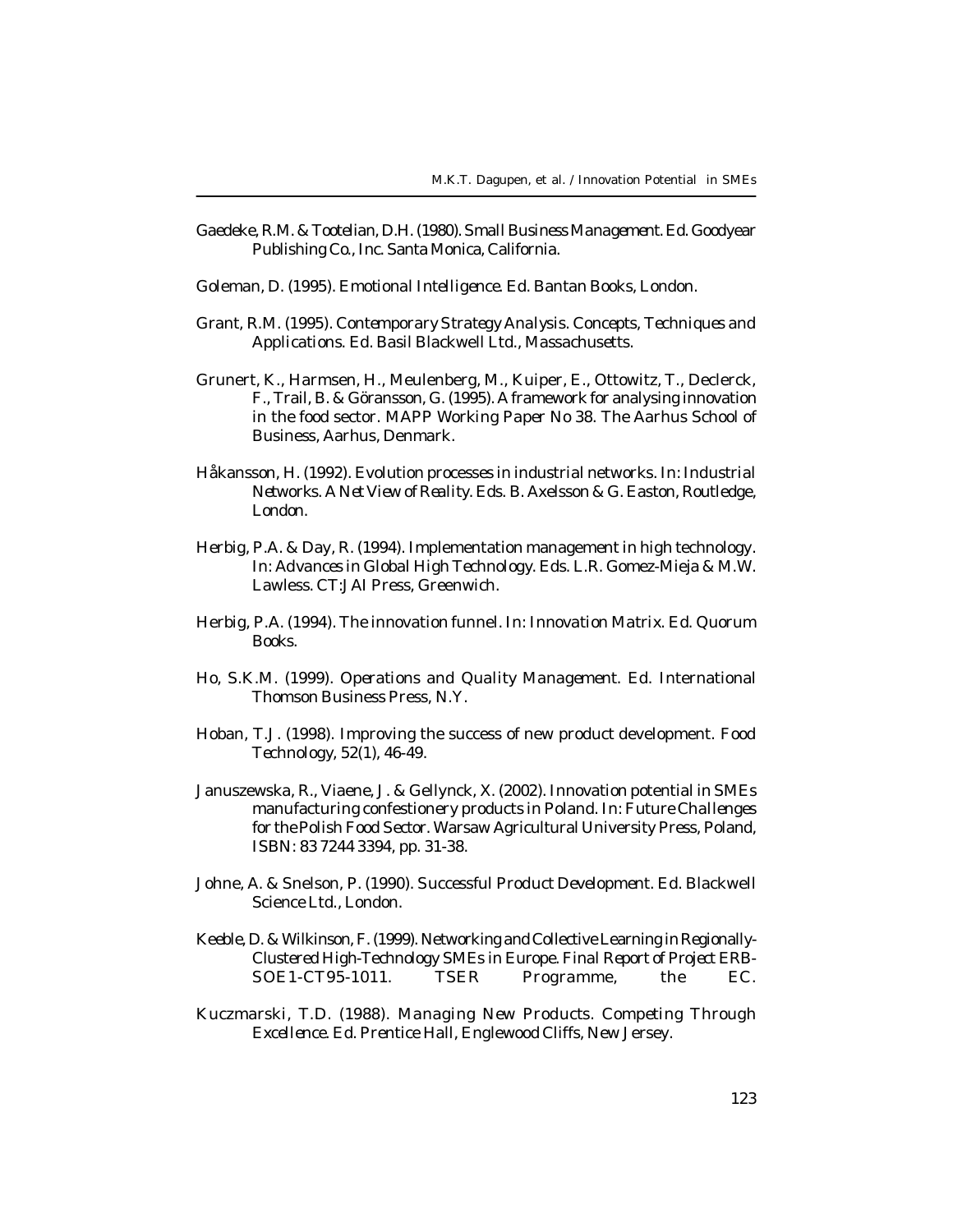- Loseby, M. (1996). Survival strategies of small and medium-sized enterprises in the Italian food industry. In: *Afro-Food Small and Medium Enterprises in a Large Integrated Economy*. Eds. K. Mattas, E. Papanagiotou & K. Galanopoulos. Wissenschaftsverlag Vauk, Kiel KG.
- Loudon, D.L. & Della Bitta, A.J. (1993). *Consumer Behavior*. Ed. McGraw-Hill, N.Y.
- Malhotra, N.K. (1996). *Marketing Research. An Applied Orientation*. Ed. Prentice-Hall International, Inc., New Jersey.
- McCarthy, E.J. & Pereault, W.D.Jr. (1993). *Basic Marketing: a Managerial Approach.* Ed. R.D. Irwin, Homewood, Ill.
- McDonagh, P. & Commins P. (1999). Food chains, small-scale food enterprises and rural development: illustrations from Ireland. *International Planning Studies, 4(3),* 349-71.
- Mintzberg, H. (1983). *Structure in Fives: Designing Effective Organisations.* Ed. Prentice Hall International, Englewoods Cliffs, New Jersey.
- Mizgajska, H. (2000). Barriers to the introduction of innovation in small and medium-size manufacturing enterprises in Greater Poland. In: *Entrepreneurship Under Difficult Circumstances.* Eds. D. Deschoolmeester, D. De Steur, K. Gillis & T. Schamp, Vlerick Leuven Gent Management School, Gent, pp. 495-504.
- Mowen, J.C. (1993). *Consumer Behaviour.* Ed. Macmillan Publishing Company, N.Y.
- Nicholls, J. & Sargent, M. (1996). *Marketing in Europe. The Experience of Small and Medium European Food and Drink Firms.* Ed. Avebury Ashgate Publishing Ltd., London.
- Norusis, M.J. (1993). *SPSS for Windows Release 6.0.* Ed. SPSS Inc., Chicago, Ill.
- Nyström, H. (1990). *Technological and Market Innovation. Strategies for Product and Company Development.* Ed. John Wiley & Sons Ltd, Chichester.
- Peters, T.J. & Waterman, R.H. (1982). *In Search of Excellence: Lessons from America's Best-Run Companies.* Ed. Harper & Row, N.Y.
- Piirto, R. (1992). Beyond Mind Games. *The Marketing Power of Psychographics.* Ed. American Demographics Books Inc., N.Y.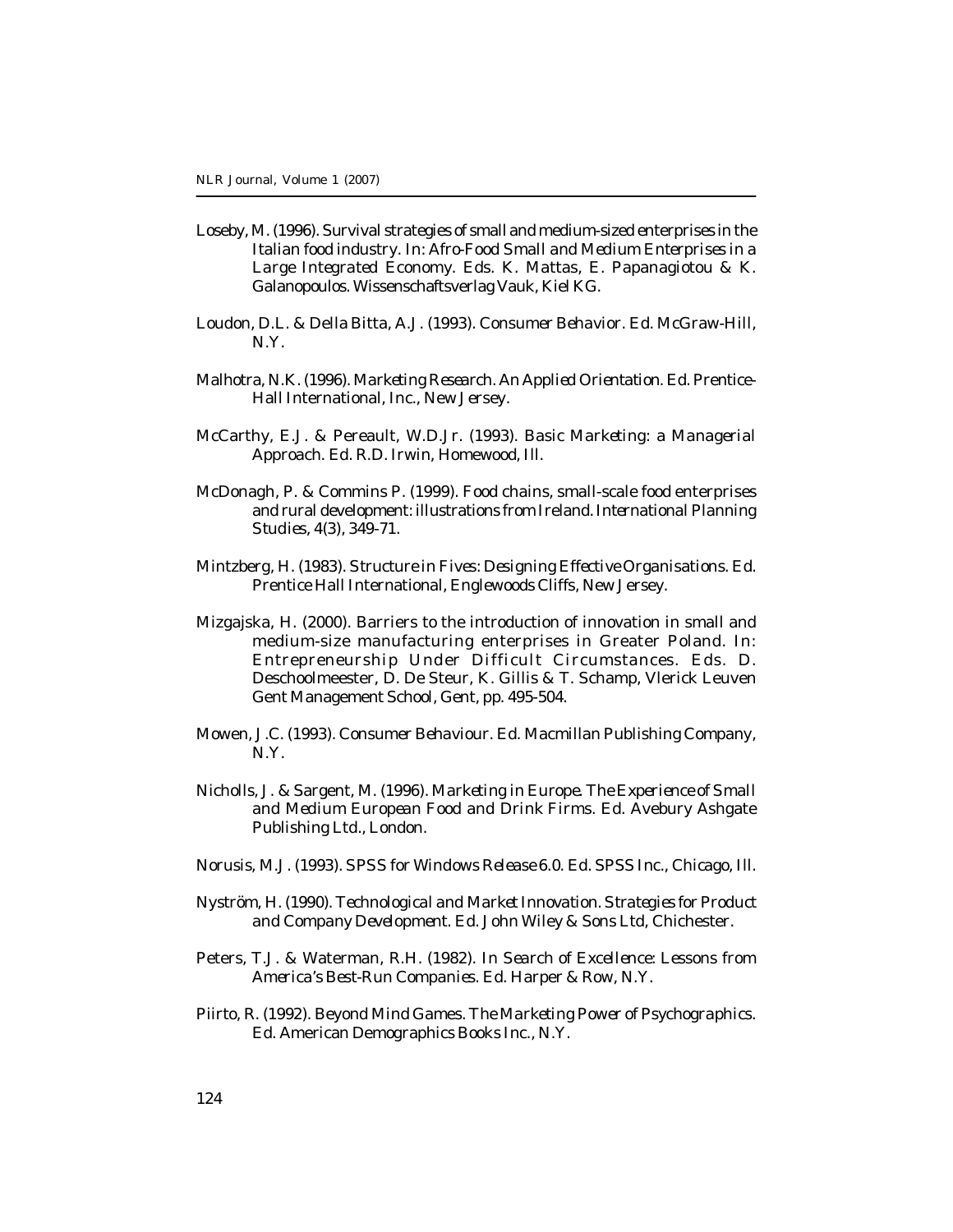Porter, M.E. (1990). *The Competitive Advantage of Nations.* Ed. McMillan, London.

- Soloducho, L.M. (2000). Factors hindering development of entrepreneurship in Poland. In: *Entrepreneurship Under Difficult Circumstances.* Eds. D. Deschoolmeester, D. De Steur, K. Gillis & T. Schamp, Vlerick Leuven Gent Management School, Gent, pp. 159-69.
- Trail, B. & Grunert, K. (1997) (Eds). *Product and Process Innovation in the Food Industry.* Ed. Blackie Academic & Professional, Chapman & Hall, London.
- Urban, G.L. & Hauser, J.R. (1993). *Design and Marketing of New Products.* Ed. Prentice-Hall International Inc., Englewood Cliffs, New Jersey.



#### **THE AUTHORS**

ROBERTO M. ARGUELLES is a Professor at the College of Accountancy and Commerce, Saint Louis University.

MARIE KLONDY T. DAGUPEN is Associate Professor at the College of Agriculture in Benguet State University and Director of the Institute of Social Research and Development (ISRD) in the same university.

REYNALDO S. BAUTISTA is a Professor and the Dean of the College of Accountancy and Commerce, Saint Louis University.

RENATA JANUSZEWSKA is a researcher at Ghent University, Department of Agricultural Economics, Division Agro Marketing, Coupure Links, 653, B-900 Belgium.

DARLYN D. TAGARINO is a Professor at Benguet State University and the Vice-President for Planning, Development and Business Affairs.

JACQUES VIAENE is a Professor at Ghent University, Department of Agricultural Economics, Division Agro Marketing, Coupure Links, 653, B-900 Belgium.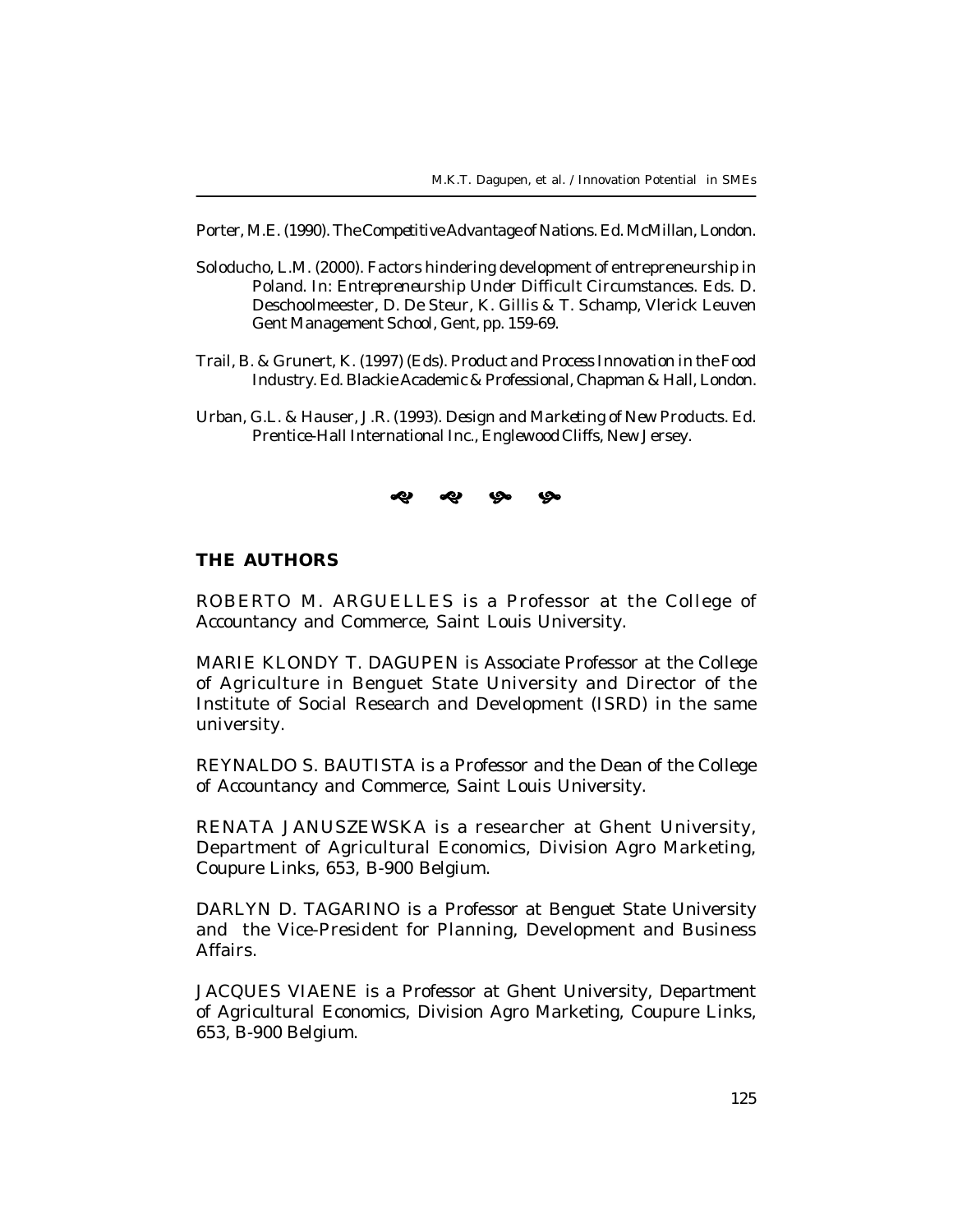## **Annex 1: Environment Variables in 3EN-Model and Factor Loadings**

| <b>VARIABLES</b>     | <b>LABEL</b>      |      | <b>EXPLANATION</b>                                                  |                                                                       |      |                                                                           |  |  |
|----------------------|-------------------|------|---------------------------------------------------------------------|-----------------------------------------------------------------------|------|---------------------------------------------------------------------------|--|--|
| $1E - Eco$           | Eco1              |      |                                                                     | -we had no financial problems in <i>setting up</i> a firm             |      |                                                                           |  |  |
| <b>Economy</b>       | Eco <sub>2</sub>  |      | -we do not have problems in <i>accessing credits</i> , loans etc.   |                                                                       |      |                                                                           |  |  |
| influences           | Eco <sub>3</sub>  |      | -our firm shows financial capability                                |                                                                       |      |                                                                           |  |  |
| $\alpha = 62$        | Eco <sub>4</sub>  |      | -equity investment is involved in our business                      |                                                                       |      |                                                                           |  |  |
| $1E - Pol$           | Pol1              |      |                                                                     | -governmental institutions help in development of our firm            |      |                                                                           |  |  |
| <b>Policies</b>      | Pol <sub>2</sub>  |      |                                                                     | -business should be able to fire employees without legal restrictions |      |                                                                           |  |  |
| $\alpha = .50$       | Pol <sub>3</sub>  |      |                                                                     |                                                                       |      | -environmental policies don't restrict development of confectionery firms |  |  |
|                      | Pol <sub>4</sub>  |      |                                                                     | -general politics related to setting up a business are profitable     |      |                                                                           |  |  |
| $1E - Hur$           | Hur1              |      |                                                                     | -managers should earn significantly more than employees               |      |                                                                           |  |  |
| Human                | Hur <sub>2</sub>  |      |                                                                     | -there are plenty of workers with good technological competence       |      |                                                                           |  |  |
| resources            | Hur3              |      |                                                                     |                                                                       |      | -our employees are willing to participate in additional training courses  |  |  |
| $\alpha = .67$       | Hur4              |      | -it is easy to motivate our employees to more effective work        |                                                                       |      |                                                                           |  |  |
| 1E - Tech            | Tech1             |      |                                                                     | -we have easy access to <i>information</i> about new technologies     |      |                                                                           |  |  |
| <b>Technological</b> | Tech <sub>2</sub> |      |                                                                     | -changes in new technologies and materials are fast                   |      |                                                                           |  |  |
| influences           | Tech <sub>3</sub> |      | -our business involves plenty of <i>imported</i> machinery          |                                                                       |      |                                                                           |  |  |
| $\alpha = 84$        | Tech <sub>4</sub> |      | -our technology is constantly improved and adapted                  |                                                                       |      |                                                                           |  |  |
| $1E - Soc$           | Soc1              |      | -Managers should have an active role in local and national politics |                                                                       |      |                                                                           |  |  |
| <b>Social</b>        | Soc <sub>2</sub>  |      |                                                                     | -business should support cultural institutions                        |      |                                                                           |  |  |
| influences           | Soc3              |      |                                                                     | -local knowledge and personal contacts help in business               |      |                                                                           |  |  |
| $\alpha = 51$        | Soc4              |      |                                                                     | -we attend <i>management courses</i> in college                       |      |                                                                           |  |  |
| 54 % of variance     |                   |      |                                                                     |                                                                       |      |                                                                           |  |  |
| $1E-1$               |                   | .838 | Tech <sub>4</sub>                                                   | $1E-4$                                                                | .835 | Pol <sub>3</sub>                                                          |  |  |
| <b>ACCESS TO</b>     |                   | .829 | Tech <sub>3</sub>                                                   | <b>BUSINESS</b>                                                       | .793 | Pol <sub>4</sub>                                                          |  |  |
| <b>TECHNOLOGIES</b>  |                   | .769 | Tech1                                                               | <b>RELATED</b>                                                        | .453 | Pol1                                                                      |  |  |
| (EVTECH)             |                   | .689 | Tech <sub>2</sub>                                                   | <b>POLICIES</b>                                                       |      |                                                                           |  |  |
|                      |                   | .404 | Soc4                                                                | (EVPOLI)                                                              |      |                                                                           |  |  |
| $1E-2$               |                   | .806 | Hur <sub>3</sub>                                                    | 1E-5                                                                  | .822 | Soc <sub>2</sub>                                                          |  |  |
| <b>HUMAN</b>         |                   | .777 | Hur4                                                                | <b>SOCIAL</b>                                                         | .701 | Soc1                                                                      |  |  |
| <b>RESOURCES</b>     |                   | .646 | Hur <sub>2</sub>                                                    | <b>INFRA-</b>                                                         | .666 | Soc3                                                                      |  |  |
| (EVHUMA)             |                   |      |                                                                     | <b>STRUCTURE</b>                                                      |      |                                                                           |  |  |
|                      |                   |      |                                                                     | (EVSOCI)                                                              |      |                                                                           |  |  |
| $1E-3$               |                   | .756 | Eco1                                                                |                                                                       |      |                                                                           |  |  |
| <b>FINANCIAL</b>     |                   | .701 | Eco <sub>2</sub>                                                    |                                                                       |      |                                                                           |  |  |
| <b>CAPABILITY</b>    |                   | .638 | Eco3                                                                |                                                                       |      |                                                                           |  |  |
| (EVFINA)             |                   | .406 | Eco4                                                                |                                                                       |      |                                                                           |  |  |

Source: Principal component analysis, Varimax rotation; 1E-1 – 1E-5: KMO=.767, TS p<.039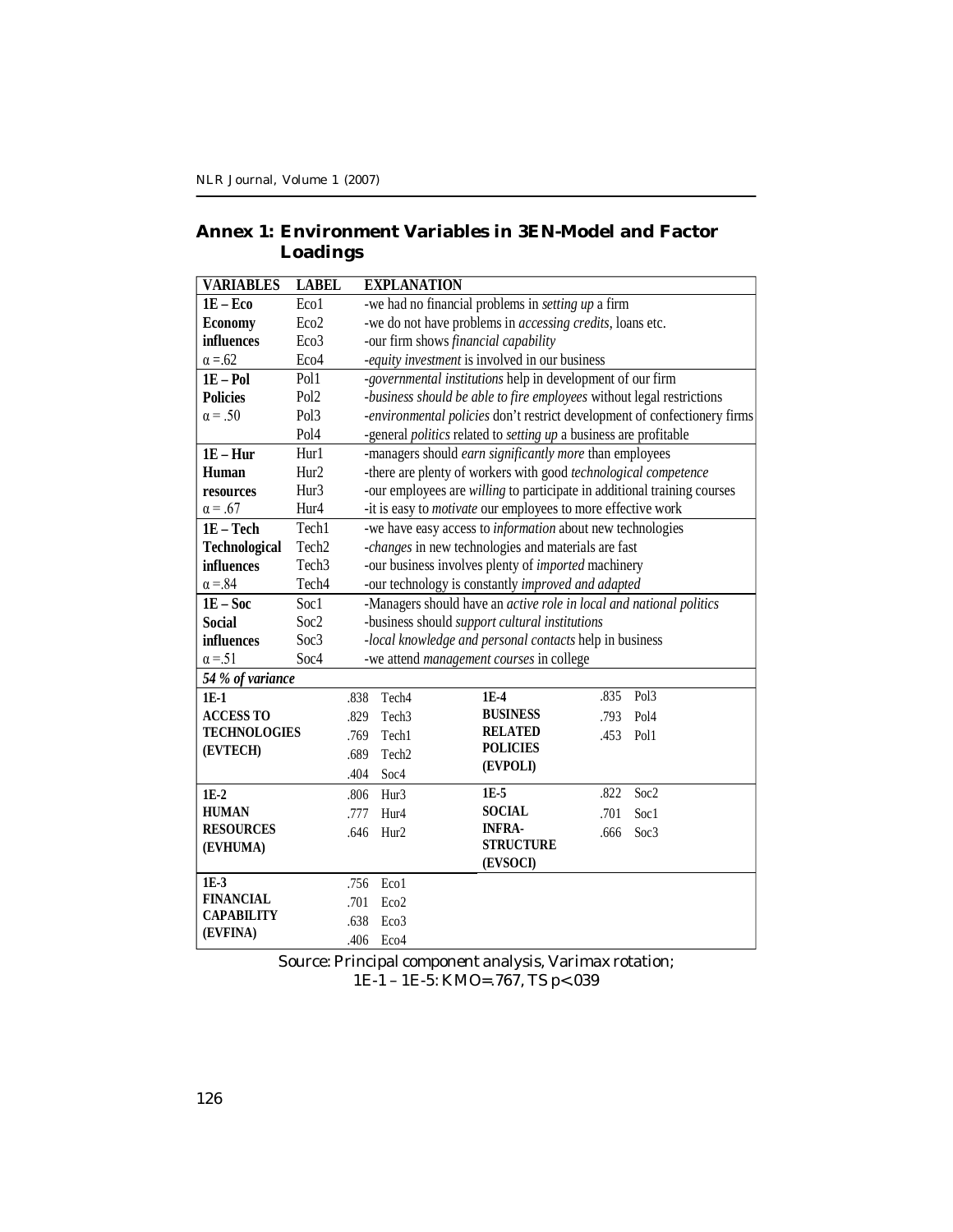# **Annex 2: Entrepreneur (a) Variables and Factor Loadings**

| VARIABLES           | <b>LABEL</b>      |      | <b>EXPLANATION</b>                                           |                      |        |         |                                                                           |
|---------------------|-------------------|------|--------------------------------------------------------------|----------------------|--------|---------|---------------------------------------------------------------------------|
| $2Ea - Mas$         | Mas1              |      | -I have high leadership skills to manage/organise my firm    |                      |        |         |                                                                           |
| <b>Managerial</b>   | Mas2              |      | -I have high <i>skills to execute</i> tasks of my employees  |                      |        |         |                                                                           |
| skills              | Mas3              |      | -I can find quickly new <i>information</i> for my business   |                      |        |         |                                                                           |
| $\alpha = 78$       | Mas4              |      | -I can find information through the <i>Internet</i>          |                      |        |         |                                                                           |
|                     | Mas5              |      |                                                              |                      |        |         | -I use a <i>computer</i> for my business management on a day to day basis |
|                     | Mas6              |      | -I can evaluate data by statistical methods                  |                      |        |         |                                                                           |
|                     | Mas7              |      | -I seek for <i>additional training</i> in managerial skills  |                      |        |         |                                                                           |
|                     | Mas <sub>8</sub>  |      | -I tolerate ambiguity during difficult moments in my firm    |                      |        |         |                                                                           |
|                     | Mas9              |      | -I often provide <i>additional training</i> for my employees |                      |        |         |                                                                           |
|                     |                   |      | I see our competitive advantage through                      |                      |        |         |                                                                           |
| 2Ea – Cad           | Cad1              |      | -better <i>pricing policy</i>                                |                      |        |         |                                                                           |
| Competitive         | Cad <sub>2</sub>  |      | -lower costs levels                                          |                      |        |         |                                                                           |
| advantage           | Cad <sub>3</sub>  |      | -variety within product group                                |                      |        |         |                                                                           |
| $\alpha = 90$       | Cad4              |      | -better <i>quality</i> of our products                       |                      |        |         |                                                                           |
|                     | Cad5              |      | -quick and reliable <i>delivery</i>                          |                      |        |         |                                                                           |
|                     | Cad <sub>6</sub>  |      | -personal selling                                            |                      |        |         |                                                                           |
|                     | Cad7              |      | -skills of our workers                                       |                      |        |         |                                                                           |
|                     | Cad <sub>8</sub>  |      | -special distribution channels                               |                      |        |         |                                                                           |
|                     | Cad9              |      | -creativity                                                  |                      |        |         |                                                                           |
|                     | Cad <sub>10</sub> |      | -good image of our brands                                    |                      |        |         |                                                                           |
|                     | Cad11             |      | <i>-flexibility</i> of our firm to consumer's requirements   |                      |        |         |                                                                           |
|                     | Cad12             |      | -higher quality of management                                |                      |        |         |                                                                           |
|                     | Cad13             |      | -financial capability                                        |                      |        |         |                                                                           |
|                     |                   |      | In our firm, we focus on                                     |                      |        |         |                                                                           |
| 2Ea – Stra          | Stra1             |      | -new processes                                               |                      | Stra6  |         | -new products to use                                                      |
| <b>Strategic</b>    | Stra2             |      | -new <i>products</i>                                         |                      | Stra7  |         | -new recruitment methods                                                  |
| decision            | Stra3             |      | -new markets/clients                                         |                      | Stra8  |         | -new <i>ways of delivery</i> (Internet)                                   |
| making              | Stra4             |      | -new <i>packages</i>                                         |                      | Stra9  |         | -new consumers out of a country                                           |
| $\alpha = 89$       | Stra5             |      | -new <i>product</i> brands                                   |                      | Stra10 |         | -new <i>firms/partners</i>                                                |
| 58 % of variance    |                   |      |                                                              |                      |        |         |                                                                           |
| $2Ea-1$             |                   | .804 | Cad13                                                        | $2Ea-3$              |        | .807    | Mas1                                                                      |
| <b>HIGHLY</b>       |                   | .803 | Cad12                                                        | <b>LEADERSHIP</b>    |        | .766    | Mas2                                                                      |
| <b>EDUCATED AND</b> |                   | .754 | Cad11                                                        | <b>AND EXECUTIVE</b> |        | .614    | Mas3                                                                      |
| <b>CAPABLE</b>      |                   | .720 | Cad7                                                         | <b>SKILLS</b>        |        |         |                                                                           |
| (EREDUC)            |                   | .714 | Cad <sub>5</sub>                                             | (ERLEAD)             |        |         |                                                                           |
|                     |                   | .710 | Cad9                                                         |                      |        |         |                                                                           |
|                     |                   | .629 | Cad <sub>6</sub>                                             | $2Ea-4$              |        | .842    | Mas5                                                                      |
|                     |                   | .605 | Cad4                                                         | <b>HIGH TECH</b>     |        | .818    | Mas4                                                                      |
|                     |                   | .568 | Cad <sub>3</sub>                                             | <b>ENTREPRENEUR</b>  |        | .635    | Mas6                                                                      |
|                     |                   | .542 | Cad10                                                        | (ERTECH)             |        |         |                                                                           |
| $2Ea-2$             |                   | .775 | Stra6                                                        | $2Ea-5$              |        | .587    | Cad <sub>2</sub>                                                          |
| <b>INNOVATIVE</b>   |                   | .751 | Stra4                                                        | <b>LOW-COST</b>      |        | .535    | Cad1                                                                      |
| <b>AND CREATIVE</b> |                   | .742 | Stra7                                                        | <b>STRATEGY</b>      |        | $-.529$ | Mas <sub>8</sub>                                                          |
| (ERINNO)            |                   | .728 | Stra9                                                        | <b>ORIENTED</b>      |        |         |                                                                           |
|                     |                   | .727 | Stra5                                                        | (ERLCOS)             |        |         |                                                                           |
|                     |                   | .722 | Stra10                                                       |                      |        |         |                                                                           |
|                     |                   | .709 | Stra2                                                        |                      |        |         |                                                                           |
|                     |                   | .691 | Stra1                                                        |                      |        |         |                                                                           |
|                     |                   | .652 | Stra8                                                        |                      |        |         |                                                                           |
|                     |                   | .481 | Stra3                                                        |                      |        |         |                                                                           |

Source: Principal component analysis, Varimax rotation;

2Ea-1 – 2Ea-5: KMO=.875, BTS p<.000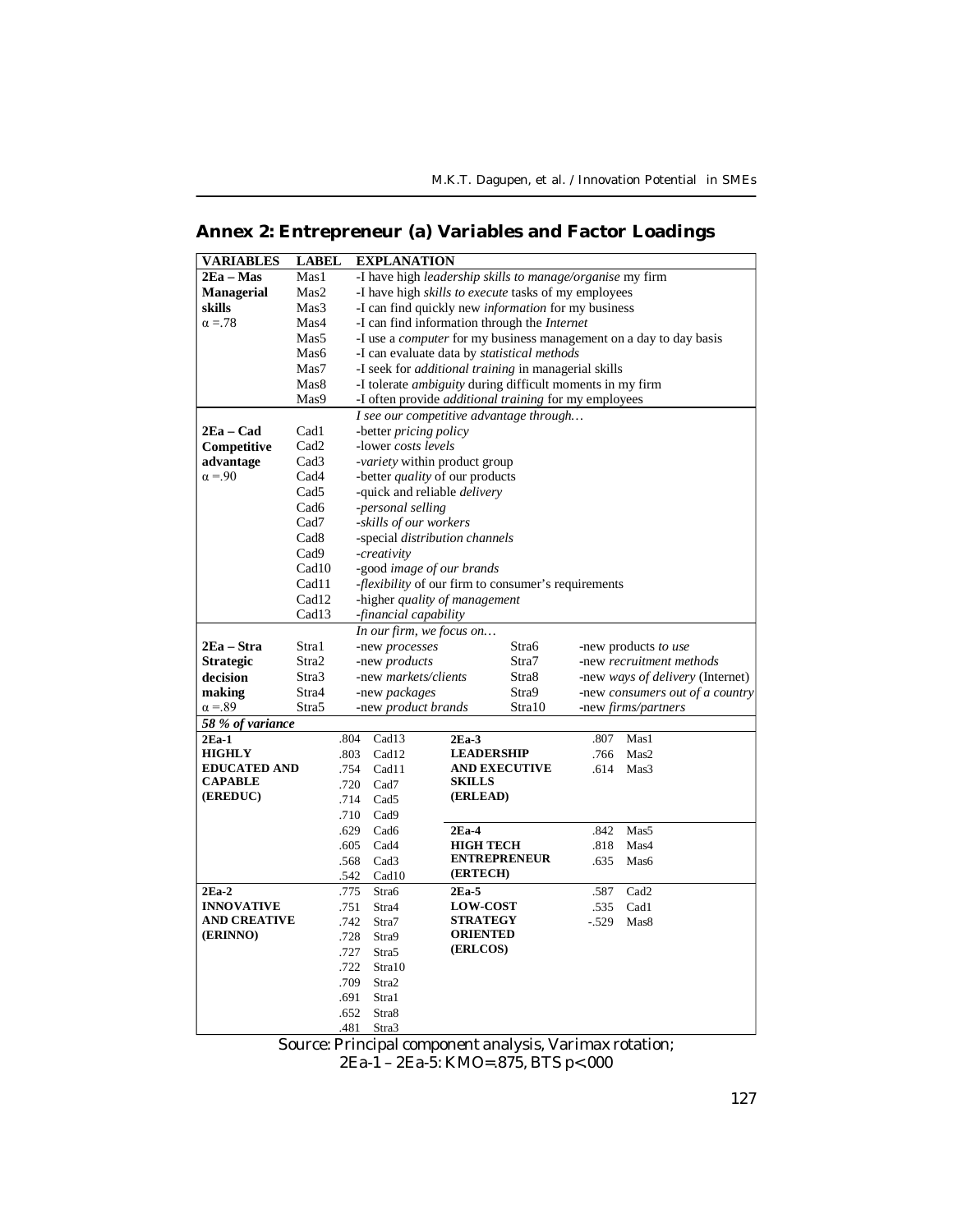# **Annex 3: Entrepreneur (b) Variables and Factor Loadings**

| <b>VARIABLES</b>       | <b>LABEL</b>     |                                   | <b>EXPLANATION</b>            |                                          |                  |                                  |
|------------------------|------------------|-----------------------------------|-------------------------------|------------------------------------------|------------------|----------------------------------|
| $2Eb - Pur$            |                  |                                   |                               | When shopping, I pay attention to        |                  |                                  |
| <b>Purchase</b>        | Pur1             | -ecology                          |                               |                                          | Pur <sub>4</sub> | -eclectic taste                  |
| behavior               | Pur <sub>2</sub> | -authenticity (country of origin) |                               |                                          | Pur5             | -homemade/grown products         |
| $\alpha = 87$          | Pur <sub>3</sub> | -aesthetics                       |                               |                                          | Pur <sub>6</sub> | -unique products                 |
|                        |                  |                                   | In my free time, I            |                                          | Lif6             | -listen to classical music       |
| $2Eb - Lif$            | Lif1             |                                   | -read literature              |                                          | Lif7             | -go to the movies                |
| Lifestyle              | Lif2             |                                   |                               | -participate in <i>cultural events</i>   | Lif <sub>8</sub> | -take interest in art/crafts     |
| $\alpha = 83$          | Lif3             |                                   |                               | -participate in civics, politics         | Lif9             | -cook/do-it-yourself             |
|                        | Lif4             |                                   | -watch the educational TV     |                                          | Lif10            | -special interest magazines      |
|                        | Lif5             |                                   |                               | -do <i>unconventional</i> activities     | Lif11            | -travel                          |
|                        |                  |                                   | For me to $is$                |                                          |                  |                                  |
| $2Eb - Vat$            | Vat1             |                                   |                               | -be involved in various activities       | Vat <sub>6</sub> | -experiment - new things         |
| <b>Values and</b>      | Vat <sub>2</sub> |                                   | -have broad interests         |                                          | Vat7             | -seek <i>changes</i> in business |
| attitudes              | Vat <sub>3</sub> |                                   | -have a natural, healthy life |                                          | Vat8             | -be <i>ambitious</i> in plans    |
| $\alpha = 75$          | Vat4             |                                   | -improve the world            |                                          | Vat9             | -achieve success in a sector     |
|                        | Vat <sub>5</sub> |                                   | -be rebellious in life        |                                          | Vat10            | -play an <i>active role</i>      |
|                        |                  |                                   |                               |                                          | Vat11            | -sustain traditions              |
|                        |                  |                                   | I perceive myself as          |                                          |                  |                                  |
| 2Eb – Per              | Per 1            |                                   | -timid vs. self-confident     |                                          |                  |                                  |
| <b>Personality</b>     | Per <sub>2</sub> |                                   | -suspicious vs. trusting      |                                          |                  |                                  |
| $\alpha = 89$          | Per <sub>3</sub> | -conservative vs. experimenting   |                               |                                          |                  |                                  |
|                        | Per <sub>4</sub> |                                   |                               | -socially passive vs. socially active    |                  |                                  |
|                        | Per <sub>5</sub> |                                   | -slow vs. dynamic             |                                          |                  |                                  |
|                        | Per <sub>6</sub> |                                   | -not-creative vs. creative    |                                          |                  |                                  |
|                        | Per <sub>7</sub> |                                   |                               | -not-impulsive vs. impulsive             |                  |                                  |
|                        | Per <sub>8</sub> |                                   |                               | -not using intuition vs. using intuition |                  |                                  |
| 54 % of variance       |                  |                                   |                               |                                          |                  |                                  |
| $2Eb-1$                |                  | .824                              | Per <sub>6</sub>              | $2Eb-4$                                  |                  | .745<br>Lif7                     |
| <b>SOCIALLY ACTIVE</b> |                  | .816                              | Per <sub>5</sub>              | <b>ENTERTAINER</b>                       |                  | .651<br>Lif10                    |
| AND DYNAMIC            |                  | .797                              | Per <sub>8</sub>              | <b>AND EXPLORER</b>                      |                  | .624<br>Lif11                    |
| (ERDYNA)               |                  | .777                              | Per <sub>7</sub>              | (ERENTE)                                 |                  | Lif <sub>8</sub><br>.622         |
|                        |                  | .747                              | Per <sub>4</sub>              |                                          |                  | .612<br>Lif6                     |
|                        |                  | .711                              | Per1                          |                                          |                  | .581<br>Lif5                     |
|                        |                  | .710                              | Per <sub>2</sub>              |                                          |                  | .521<br>Lif4                     |
|                        |                  | .624                              | Per <sub>3</sub>              |                                          |                  |                                  |
| $2Eb-2$                |                  | .774                              | Pur <sub>2</sub>              | $2Eb-5$                                  |                  | Lif2<br>.699                     |
| <b>UNIQUE AND</b>      |                  | .766                              | Pur <sub>3</sub>              | <b>INTELLIGENT</b>                       |                  | Lif3<br>.642                     |
| <b>AUTHENTIC</b>       |                  | .750                              | Pur <sub>4</sub>              | <b>AND CULTURE</b>                       |                  | .599<br>Lif1                     |
| (ERUNIQ)               |                  | .738                              | Pur <sub>5</sub>              | <b>SENSITIVE</b>                         |                  |                                  |
|                        |                  | .729                              | Pur1                          | (ERINTE)                                 |                  |                                  |
|                        |                  | .704                              | Pur <sub>6</sub>              |                                          |                  |                                  |
| $2Eb-3$                |                  | .774                              | Vat <sub>3</sub>              | $2Eb-6$                                  |                  | Vat <sub>5</sub><br>.737         |
| <b>OPTIMISTIC AND</b>  |                  | .756                              | Vat <sub>2</sub>              | <b>SUSTAINABLE</b>                       |                  | .574<br>Vat <sub>6</sub>         |
| <b>AMBITIOUS</b>       |                  | .724                              | Vat <sub>9</sub>              | <b>INNOVATOR</b>                         |                  | .473<br>Vat7                     |
| (EROPTI)               |                  | .618                              | Vat1                          | (ERSUST)                                 |                  | .425<br>Vat11                    |
|                        |                  | .570                              | Vat <sub>8</sub>              |                                          |                  |                                  |
|                        |                  | .524                              | Vat4                          |                                          |                  |                                  |
|                        |                  | .444                              | Vat10                         |                                          |                  |                                  |

Source: Principal component analysis, Varimax rotation; 2Eb-1 – 2Ea-6: KMO=.853, BTS p<.000